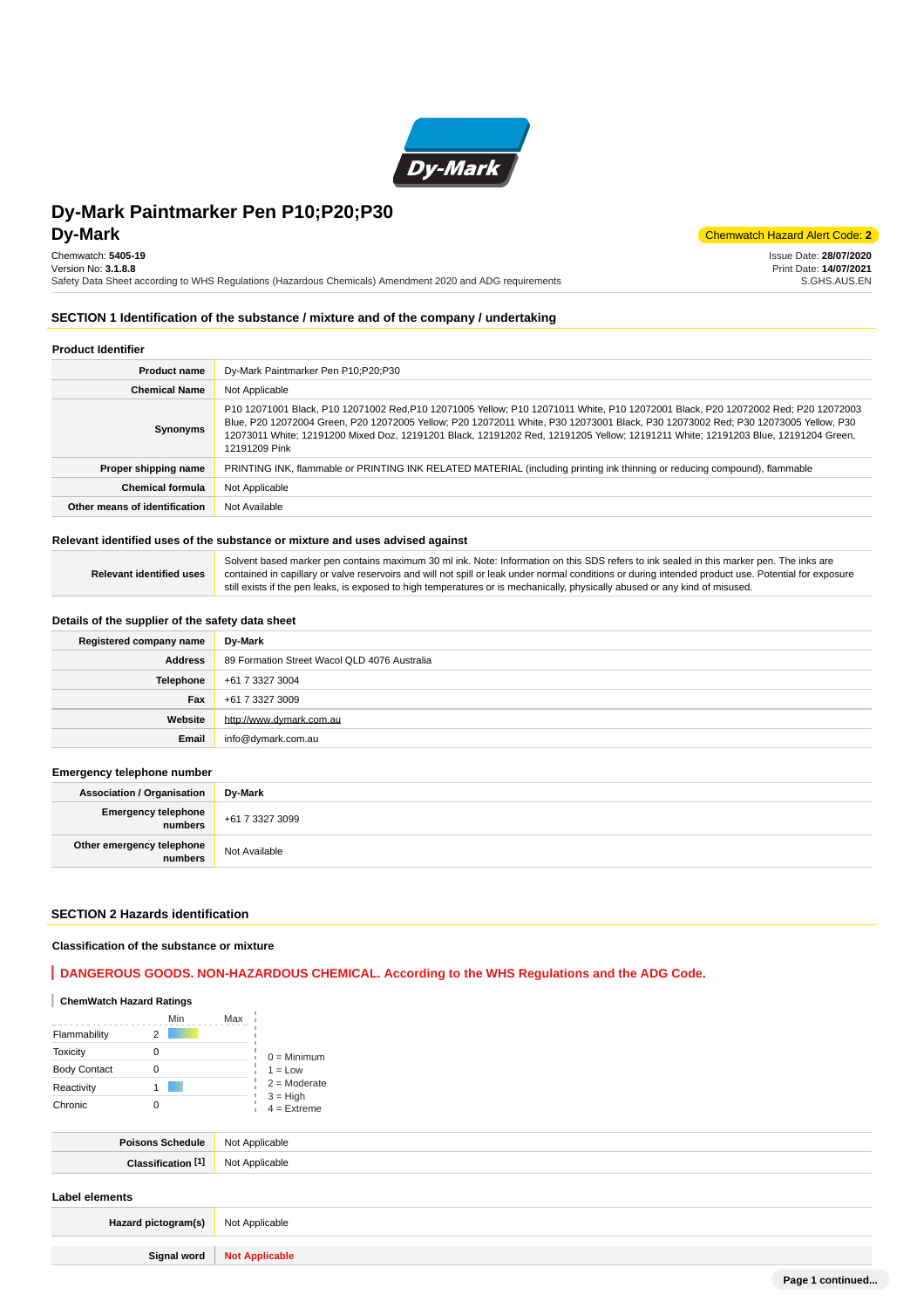# **Hazard statement(s)**

Not Applicable

## **Precautionary statement(s) Prevention** Not Applicable

**Precautionary statement(s) Response** Not Applicable

**Precautionary statement(s) Storage**

Not Applicable

**Precautionary statement(s) Disposal** Not Applicable

# **SECTION 3 Composition / information on ingredients**

#### **Substances**

See section below for composition of Mixtures

#### **Mixtures**

| <b>CAS No</b>                                                                                                                                                                                             | %[weight]<br>Name |                             |
|-----------------------------------------------------------------------------------------------------------------------------------------------------------------------------------------------------------|-------------------|-----------------------------|
| Not Available                                                                                                                                                                                             |                   | marker ink contains         |
| 71-23-8                                                                                                                                                                                                   | 30-70             | n-propanol                  |
| 13463-67-7                                                                                                                                                                                                | $1 - 20$          | C.I. Pigment White 6        |
| 1309-37-1                                                                                                                                                                                                 | $0 - 6$           | red iron oxide              |
| 1333-86-4                                                                                                                                                                                                 | $0 - 5$           | carbon black                |
| 147-14-8                                                                                                                                                                                                  | $0 - 5$           | C.I. Piament Blue 15        |
| 7631-86-9                                                                                                                                                                                                 | $1 - 3$           | silica amorphous            |
| 14808-60-7                                                                                                                                                                                                | $0 - 1$           | silica crystalline - quartz |
| Legend:<br>1. Classified by Chemwatch; 2. Classification drawn from HCIS; 3. Classification drawn from Requlation (EU) No 1272/2008 - Annex VI; 4.<br>Classification drawn from C&L * EU IOELVs available |                   |                             |

#### **SECTION 4 First aid measures**

| Description of first aid measures |  |  |
|-----------------------------------|--|--|
|                                   |  |  |

| <b>Eye Contact</b>  | Not considered a normal route of entry.<br>If this product comes in contact with the eyes:<br>Immediately hold eyelids apart and flush the eye continuously with running water.<br>Ensure complete irrigation of the eye by keeping eyelids apart and away from eye and moving the eyelids by occasionally lifting the upper<br>and lower lids.<br>▶ Continue flushing until advised to stop by the Poisons Information Centre or a doctor, or for at least 15 minutes.<br>Transport to hospital or doctor without delay.<br>▶ Removal of contact lenses after an eye injury should only be undertaken by skilled personnel.                                                                                                                               |
|---------------------|------------------------------------------------------------------------------------------------------------------------------------------------------------------------------------------------------------------------------------------------------------------------------------------------------------------------------------------------------------------------------------------------------------------------------------------------------------------------------------------------------------------------------------------------------------------------------------------------------------------------------------------------------------------------------------------------------------------------------------------------------------|
| <b>Skin Contact</b> | Not considered a normal route of entry.<br>If skin contact occurs:<br>Inmediately remove all contaminated clothing, including footwear.<br>Flush skin and hair with running water (and soap if available).<br>Seek medical attention in event of irritation.                                                                                                                                                                                                                                                                                                                                                                                                                                                                                               |
| Inhalation          | Not considered a normal route of entry.<br>If fumes or combustion products are inhaled remove from contaminated area.<br>Lay patient down. Keep warm and rested.<br>▶ Prostheses such as false teeth, which may block airway, should be removed, where possible, prior to initiating first aid procedures.<br>Apply artificial respiration if not breathing, preferably with a demand valve resuscitator, bag-valve mask device, or pocket mask as trained.<br>Perform CPR if necessary.<br>Transport to hospital, or doctor, without delay.                                                                                                                                                                                                               |
| Ingestion           | Not considered a normal route of entry.<br>If swallowed do <b>NOT</b> induce vomiting.<br>If vomiting occurs, lean patient forward or place on left side (head-down position, if possible) to maintain open airway and prevent aspiration.<br>• Observe the patient carefully.<br>▶ Never give liquid to a person showing signs of being sleepy or with reduced awareness; i.e. becoming unconscious.<br>► Give water to rinse out mouth, then provide liquid slowly and as much as casualty can comfortably drink.<br>Seek medical advice.<br>Avoid giving milk or oils.<br>Avoid giving alcohol.<br>If spontaneous vomiting appears imminent or occurs, hold patient's head down, lower than their hips to help avoid possible aspiration of<br>vomitus. |

# **Indication of any immediate medical attention and special treatment needed**

Any material aspirated during vomiting may produce lung injury. Therefore emesis should not be induced mechanically or pharmacologically. Mechanical means should be used if it is considered necessary to evacuate the stomach contents; these include gastric lavage after endotracheal intubation. If spontaneous vomiting has occurred after ingestion, the patient should be monitored for difficult breathing, as adverse effects of aspiration into the lungs may be delayed up to 48 hours. Treat symptomatically.

To treat poisoning by the higher aliphatic alcohols (up to C7):

- Gastric lavage with copious amounts of water.
- It may be beneficial to instill 60 ml of mineral oil into the stomach.

Oxygen and artificial respiration as needed.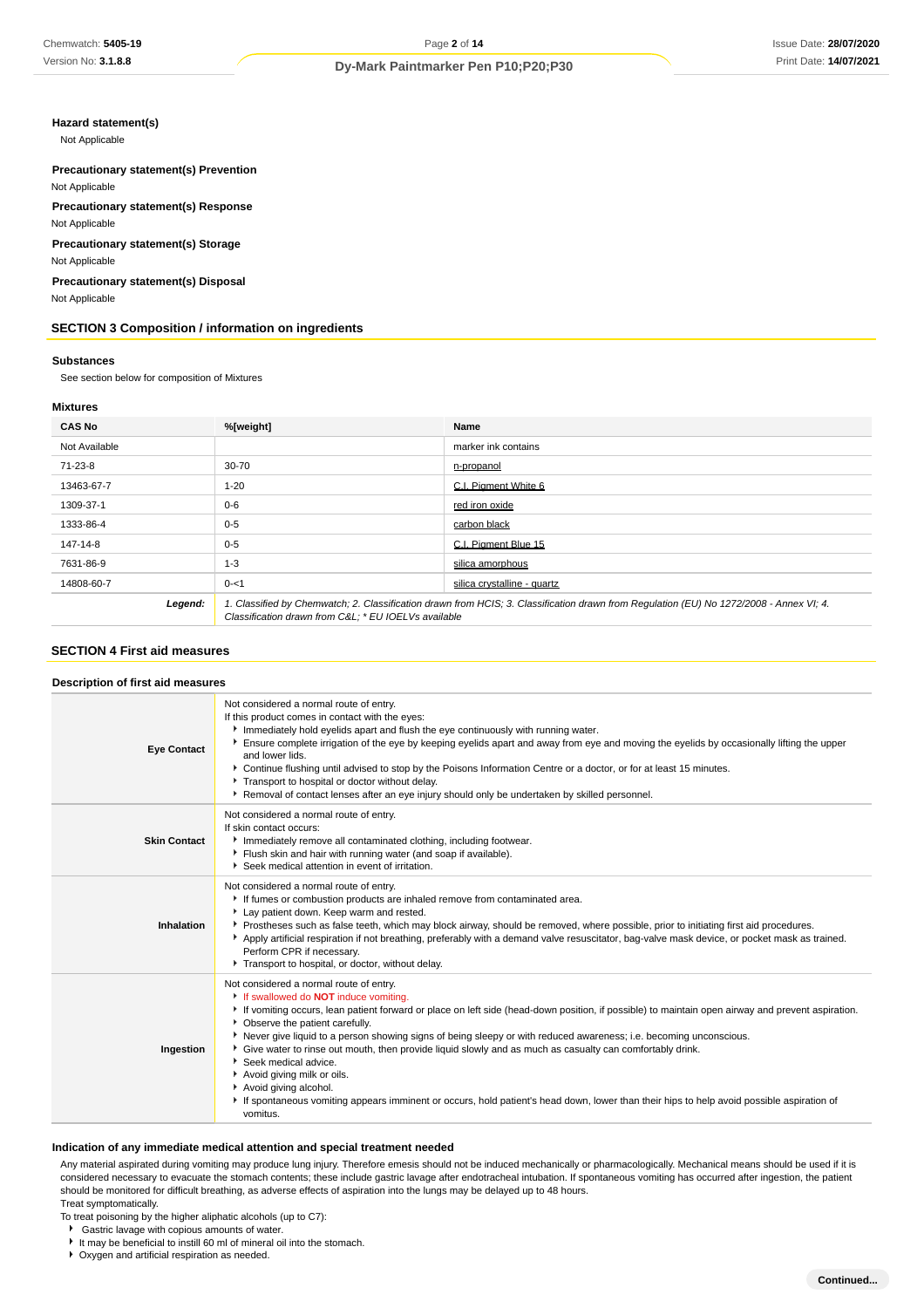- Electrolyte balance: it may be useful to start 500 ml. M/6 sodium bicarbonate intravenously but maintain a cautious and conservative attitude toward electrolyte replacement unless shock or severe acidosis threatens.
- $\blacktriangleright$  To protect the liver, maintain carbohydrate intake by intravenous infusions of glucose.
- Haemodialysis if coma is deep and persistent. [GOSSELIN, SMITH HODGE: Clinical Toxicology of Commercial Products, Ed 5)

BASIC TREATMENT

- ----------------------------------------------------------------- Establish a patent airway with suction where necessary.
- Watch for signs of respiratory insufficiency and assist ventilation as necessary.
- Administer oxygen by non-rebreather mask at 10 to 15 l/min.
- Monitor and treat, where necessary, for shock.

-----------------------------------------------------------------

-----------------------------------------------------------------

-----------------------------------------------------------------

- Monitor and treat, where necessary, for pulmonary oedema.
- Anticipate and treat, where necessary, for seizures.
- **DO NOT** use emetics. Where ingestion is suspected rinse mouth and give up to 200 ml water (5 ml/kg recommended) for dilution where patient is able to swallow, has a strong gag reflex and does not drool.
- Give activated charcoal.

#### ADVANCED TREATMENT

- ----------------------------------------------------------------- Consider orotracheal or nasotracheal intubation for airway control in unconscious patient or where respiratory arrest has occurred.
- **Positive-pressure ventilation using a bag-valve mask might be of use.**
- **Monitor and treat, where necessary, for arrhythmias.**
- Start an IV D5W TKO. If signs of hypovolaemia are present use lactated Ringers solution. Fluid overload might create complications.
- If the patient is hypoglycaemic (decreased or loss of consciousness, tachycardia, pallor, dilated pupils, diaphoresis and/or dextrose strip or glucometer readings below 50 mg), give 50% dextrose.
- Hypotension with signs of hypovolaemia requires the cautious administration of fluids. Fluid overload might create complications.
- Drug therapy should be considered for pulmonary oedema.
- Treat seizures with diazepam.
- **Proparacaine hydrochloride should be used to assist eye irrigation.**

#### ----------------------------------------------------------------- EMERGENCY DEPARTMENT

- Laboratory analysis of complete blood count, serum electrolytes, BUN, creatinine, glucose, urinalysis, baseline for serum aminotransferases (ALT and AST), calcium, phosphorus and magnesium, may assist in establishing a treatment regime. Other useful analyses include anion and osmolar gaps, arterial blood gases (ABGs), chest radiographs and electrocardiograph.
- **Positive end-expiratory pressure (PEEP)-assisted ventilation may be required for acute parenchymal injury or adult respiratory distress syndrome.**
- Acidosis may respond to hyperventilation and bicarbonate therapy.
- Haemodialysis might be considered in patients with severe intoxication.
- Consult a toxicologist as necessary. BRONSTEIN, A.C. and CURRANCE, P.L. EMERGENCY CARE FOR HAZARDOUS MATERIALS EXPOSURE: 2nd Ed. 1994

#### For C8 alcohols and above. Symptomatic and supportive therapy is advised in managing patients.

# **SECTION 5 Firefighting measures**

#### **Extinguishing media**

- Alcohol stable foam.
- **Dry chemical powder.**
- BCF (where regulations permit).
- Carbon dioxide.
- Water spray or fog Large fires only.

#### **Special hazards arising from the substrate or mixture**

Fire Incompatibility **Auction** Avoid contamination with oxidising agents i.e. nitrates, oxidising acids, chlorine bleaches, pool chlorine etc. as ignition may result

| Advice for firefighters |  |
|-------------------------|--|
|-------------------------|--|

| <b>Fire Fighting</b>         | Alert Fire Brigade and tell them location and nature of hazard.<br>• May be violently or explosively reactive.<br>• Wear breathing apparatus plus protective gloves.<br>Prevent, by any means available, spillage from entering drains or water course.<br>If safe, switch off electrical equipment until vapour fire hazard removed.<br>Use water delivered as a fine spray to control fire and cool adjacent area.<br>Avoid spraying water onto liquid pools.<br>DO NOT approach containers suspected to be hot.<br>• Cool fire exposed containers with water spray from a protected location.<br>If safe to do so, remove containers from path of fire.                                                                                                                                                                                                                                                                                                                                   |
|------------------------------|----------------------------------------------------------------------------------------------------------------------------------------------------------------------------------------------------------------------------------------------------------------------------------------------------------------------------------------------------------------------------------------------------------------------------------------------------------------------------------------------------------------------------------------------------------------------------------------------------------------------------------------------------------------------------------------------------------------------------------------------------------------------------------------------------------------------------------------------------------------------------------------------------------------------------------------------------------------------------------------------|
| <b>Fire/Explosion Hazard</b> | Liquid and vapour are flammable.<br>Moderate fire hazard when exposed to heat or flame.<br>Vapour forms an explosive mixture with air.<br>• Moderate explosion hazard when exposed to heat or flame.<br>▶ Vapour may travel a considerable distance to source of ignition.<br>Heating may cause expansion or decomposition leading to violent rupture of containers.<br>• On combustion, may emit toxic fumes of carbon monoxide (CO).<br>Combustion products include:<br>carbon dioxide (CO2)<br>carbon monoxide (CO)<br>nitrogen oxides (NOx)<br>silicon dioxide (SiO2)<br>metal oxides<br>other pyrolysis products typical of burning organic material.<br>Articles and manufactured articles may constitute a fire hazard where polymers form their outer layers or where combustible packaging remains<br>in place.<br>Certain substances, found throughout their construction, may degrade or become volatile when heated to high temperatures. This may create a<br>secondary hazard. |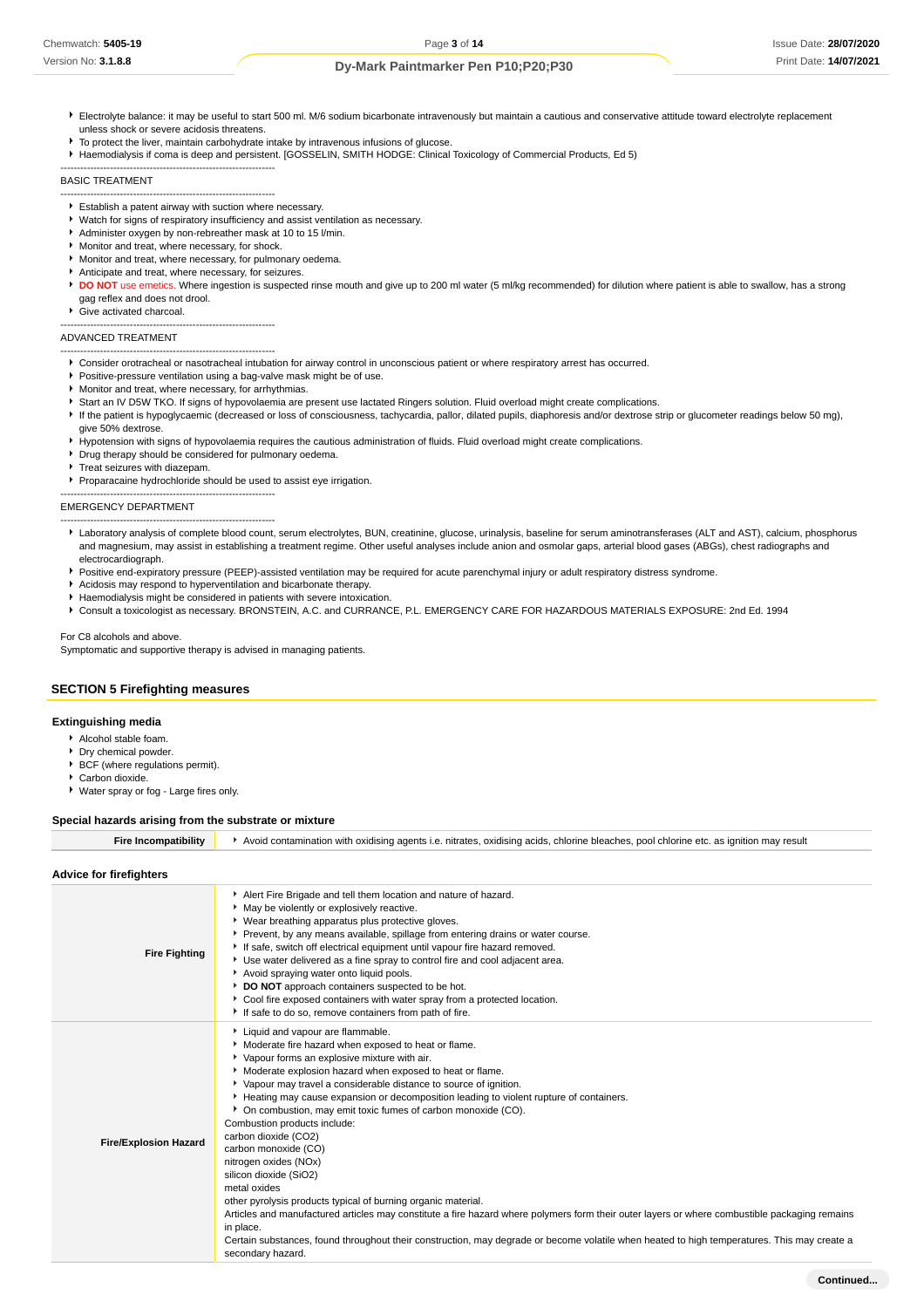# Issue Date: **28/07/2020** Print Date: **14/07/2021**

# **Dy-Mark Paintmarker Pen P10;P20;P30**

**HAZCHEM** •3Y

# **SECTION 6 Accidental release measures**

**Personal precautions, protective equipment and emergency procedures** See section 8

# **Environmental precautions**

See section 12

## **Methods and material for containment and cleaning up**

| <b>Minor Spills</b> | Clean up all spills immediately.<br>▶ Secure load if safe to do so.<br>Bundle/collect recoverable product.<br>Collect remaining material in containers with covers for disposal.                                                                                                                                                                                                                                                                                                                                                                                                                                                                                                                                                                                                                                                                                                                                                                                                                                                                                                                                                                                                                                                                                                                                |
|---------------------|-----------------------------------------------------------------------------------------------------------------------------------------------------------------------------------------------------------------------------------------------------------------------------------------------------------------------------------------------------------------------------------------------------------------------------------------------------------------------------------------------------------------------------------------------------------------------------------------------------------------------------------------------------------------------------------------------------------------------------------------------------------------------------------------------------------------------------------------------------------------------------------------------------------------------------------------------------------------------------------------------------------------------------------------------------------------------------------------------------------------------------------------------------------------------------------------------------------------------------------------------------------------------------------------------------------------|
| <b>Major Spills</b> | Clear area of personnel and move upwind.<br>Alert Fire Brigade and tell them location and nature of hazard.<br>▶ Wear breathing apparatus plus protective gloves.<br>▶ Prevent, by any means available, spillage from entering drains or water course.<br>Stop leak if safe to do so.<br>Contain spill with sand, earth or vermiculite.<br>Collect recoverable product into labelled containers for recycling.<br>• Neutralise/decontaminate residue (see Section 13 for specific agent).<br>Collect solid residues and seal in labelled drums for disposal.<br>▶ Wash area and prevent runoff into drains.<br>After clean up operations, decontaminate and launder all protective clothing and equipment before storing and re-using.<br>If contamination of drains or waterways occurs, advise emergency services.<br>Clean up all spills immediately.<br>▶ Wear protective clothing, safety glasses, dust mask, gloves.<br>Secure load if safe to do so. Bundle/collect recoverable product.<br>▶ Use dry clean up procedures and avoid generating dust.<br>▶ Vacuum up (consider explosion-proof machines designed to be grounded during storage and use).<br>▶ Water may be used to prevent dusting.<br>Collect remaining material in containers with covers for disposal.<br>Flush spill area with water. |

Personal Protective Equipment advice is contained in Section 8 of the SDS.

# **SECTION 7 Handling and storage**

| Precautions for safe handling |                                                                                                                                                                                                                                                                                                                                                                                                                                                                                                                                                                                                                                                                                                                                                                                                                                                                                                                                                                                                                                                                                                                                                                                                                                                                                                                                                                                                                                                                                                                                                                                                  |
|-------------------------------|--------------------------------------------------------------------------------------------------------------------------------------------------------------------------------------------------------------------------------------------------------------------------------------------------------------------------------------------------------------------------------------------------------------------------------------------------------------------------------------------------------------------------------------------------------------------------------------------------------------------------------------------------------------------------------------------------------------------------------------------------------------------------------------------------------------------------------------------------------------------------------------------------------------------------------------------------------------------------------------------------------------------------------------------------------------------------------------------------------------------------------------------------------------------------------------------------------------------------------------------------------------------------------------------------------------------------------------------------------------------------------------------------------------------------------------------------------------------------------------------------------------------------------------------------------------------------------------------------|
| Safe handling                 | Containers, even those that have been emptied, may contain explosive vapours.<br>▶ Do NOT cut, drill, grind, weld or perform similar operations on or near containers.<br>DO NOT allow clothing wet with material to stay in contact with skin<br>Avoid all personal contact, including inhalation.<br>• Wear protective clothing when risk of overexposure occurs.<br>Use in a well-ventilated area.<br>Prevent concentration in hollows and sumps.<br>DO NOT enter confined spaces until atmosphere has been checked.<br>Avoid smoking, naked lights or ignition sources.<br>Avoid generation of static electricity.<br>DO NOT use plastic buckets.<br>Earth all lines and equipment.<br>Use spark-free tools when handling.<br>Avoid contact with incompatible materials.<br>V When handling, DO NOT eat, drink or smoke.<br>▶ Keep containers securely sealed when not in use.<br>Avoid physical damage to containers.<br>Always wash hands with soap and water after handling.<br>• Work clothes should be laundered separately.<br>Use good occupational work practice.<br>▶ Observe manufacturer's storage and handling recommendations contained within this SDS.<br>Atmosphere should be regularly checked against established exposure standards to ensure safe working conditions.                                                                                                                                                                                                                                                                                                    |
| <b>Other information</b>      | Store in original containers in approved flammable liquid storage area.<br>Store away from incompatible materials in a cool, dry, well-ventilated area.<br>DO NOT store in pits, depressions, basements or areas where vapours may be trapped.<br>No smoking, naked lights, heat or ignition sources.<br>▶ Storage areas should be clearly identified, well illuminated, clear of obstruction and accessible only to trained and authorised personnel -<br>adequate security must be provided so that unauthorised personnel do not have access.<br>▶ Store according to applicable regulations for flammable materials for storage tanks, containers, piping, buildings, rooms, cabinets, allowable<br>quantities and minimum storage distances.<br>> Use non-sparking ventilation systems, approved explosion proof equipment and intrinsically safe electrical systems.<br>Have appropriate extinguishing capability in storage area (e.g. portable fire extinguishers - dry chemical, foam or carbon dioxide) and<br>flammable gas detectors.<br>▶ Keep adsorbents for leaks and spills readily available.<br>Protect containers against physical damage and check regularly for leaks.<br>▶ Observe manufacturer's storage and handling recommendations contained within this SDS.<br>In addition, for tank storages (where appropriate):<br>Store in grounded, properly designed and approved vessels and away from incompatible materials.<br>For bulk storages, consider use of floating roof or nitrogen blanketed vessels; where venting to atmosphere is possible, equip storage tank |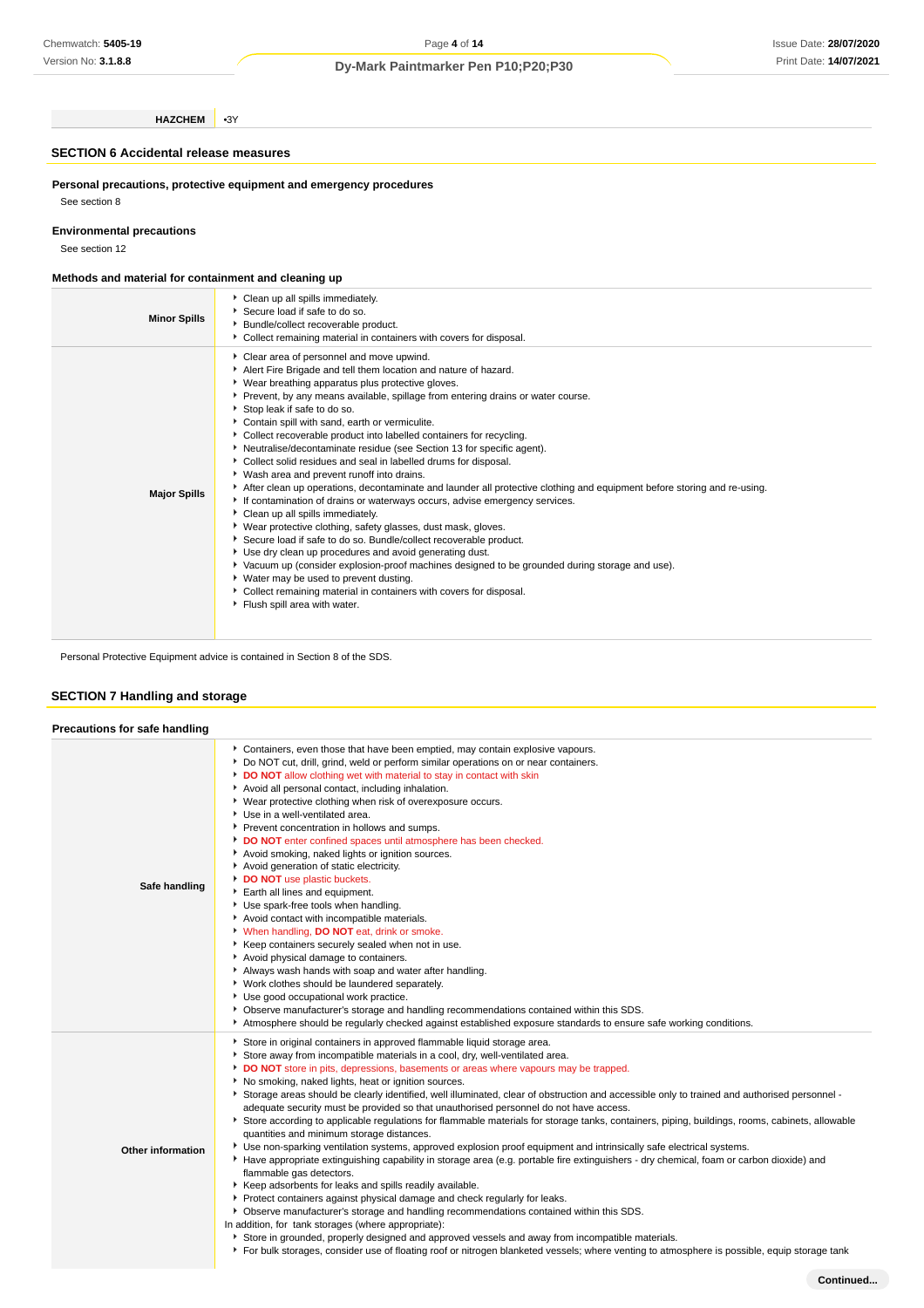vents with flame arrestors; inspect tank vents during winter conditions for vapour/ ice build-up. Storage tanks should be above ground and diked to hold entire contents.

# **Conditions for safe storage, including any incompatibilities**

| Suitable container      | Packaging as recommended by manufacturer.<br>• Check that containers are clearly labelled and free from leaks<br>Slight hazard when exposed to heat, flame and oxidisers.<br>Generally packaging as originally supplied with the article or manufactured item is sufficient to protect against physical hazards.<br>If repackaging is required ensure the article is intact and does not show signs of wear. As far as is practicably possible, reuse the original<br>packaging or something providing a similar level of protection to both the article and the handler. |
|-------------------------|---------------------------------------------------------------------------------------------------------------------------------------------------------------------------------------------------------------------------------------------------------------------------------------------------------------------------------------------------------------------------------------------------------------------------------------------------------------------------------------------------------------------------------------------------------------------------|
| Storage incompatibility | Avoid strong acids, bases.<br>Avoid reaction with oxidising agents                                                                                                                                                                                                                                                                                                                                                                                                                                                                                                        |
| X                       |                                                                                                                                                                                                                                                                                                                                                                                                                                                                                                                                                                           |



**0** — May be stored together with specific preventions

**+** — May be stored together

Note: Depending on other risk factors, compatibility assessment based on the table above may not be relevant to storage situations, particularly where large volumes of dangerous goods are stored and handled. Reference should be made to the Safety Data Sheets for each substance or article and risks assessed accordingly.

## **SECTION 8 Exposure controls / personal protection**

## **Control parameters**

ı **Occupational Exposure Limits (OEL)**

#### T **INGREDIENT DATA**

| Source                       | Ingredient                     | <b>Material name</b>                                                   | <b>TWA</b>             | <b>STEL</b>            | Peak             | <b>Notes</b>                                                                                     |
|------------------------------|--------------------------------|------------------------------------------------------------------------|------------------------|------------------------|------------------|--------------------------------------------------------------------------------------------------|
| Australia Exposure Standards | n-propanol                     | Propyl alcohol                                                         | 200 ppm /<br>492 mg/m3 | 614 mg/m3 /<br>250 ppm | Not<br>Available | Not Available                                                                                    |
| Australia Exposure Standards | C.I. Pigment<br>White 6        | Titanium dioxide                                                       | $10 \text{ mg/m}$      | Not Available          | Not<br>Available | (a) This value is for inhalable dust<br>containing no asbestos and < 1%<br>crystalline silica.   |
| Australia Exposure Standards | red iron oxide                 | Iron oxide fume (Fe2O3) (as Fe)                                        | $5 \text{ mg/m}$       | Not Available          | Not<br>Available | Not Available                                                                                    |
| Australia Exposure Standards | carbon black                   | Carbon black                                                           | $3 \text{ mg/m}$       | Not Available          | Not<br>Available | Not Available                                                                                    |
| Australia Exposure Standards | silica<br>amorphous            | Silica - Amorphous: Fumed<br>silica (respirable dust)                  | $2$ mg/m $3$           | Not Available          | Not<br>Available | Not Available                                                                                    |
| Australia Exposure Standards | silica<br>amorphous            | Silica - Amorphous: Fume<br>(thermally generated) (respirable<br>dust) | $2 \text{ mg/m}$       | Not Available          | Not<br>Available | (e) Containing no asbestos and < 1%<br>crystalline silica.                                       |
| Australia Exposure Standards | silica<br>amorphous            | Silica - Amorphous:<br>Diatomaceous earth<br>(uncalcined)              | $10 \text{ mg/m}$      | Not Available          | Not<br>Available | (a) This value is for inhalable dust<br>containing no asbestos and < 1%<br>crystalline silica.   |
| Australia Exposure Standards | silica<br>amorphous            | Silica - Amorphous: Silica gel                                         | $10 \text{ mg/m}$      | Not Available          | Not<br>Available | (a) This value is for inhalable dust<br>containing no asbestos and < 1%<br>crystalline silica.   |
| Australia Exposure Standards | silica<br>amorphous            | Silica, fused                                                          | $0.05$ mg/m $3$        | Not Available          | Not<br>Available | Not Available                                                                                    |
| Australia Exposure Standards | silica<br>amorphous            | Silica - Amorphous: Precipitated<br>silica                             | $10 \text{ mg/m}$      | Not Available          | Not<br>Available | (a) This value is for inhalable dust<br>containing no asbestos and $<$ 1%<br>crystalline silica. |
| Australia Exposure Standards | silica crystalline<br>- quartz | Silica - Crystalline: Quartz<br>(respirable dust)                      | $0.05$ mg/m $3$        | Not Available          | Not<br>Available | Not Available                                                                                    |

**Emergency Limits**

| Ingredient                  | TEEL-1             | TEEL-2               | TEEL-3                  |
|-----------------------------|--------------------|----------------------|-------------------------|
| n-propanol                  | 250 ppm            | 670 ppm              | 4000* ppm               |
| C.I. Pigment White 6        | $30 \text{ mg/m}$  | 330 mg/m3            | $2,000 \text{ mg/m}$ 3  |
| red iron oxide              | $15 \text{ mg/m}$  | 360 mg/m3            | $2,200$ mg/m $3$        |
| carbon black                | $9 \text{ mg/m}$   | 99 mg/m3             | 590 mg/m3               |
| silica amorphous            | $18 \text{ mg/m}$  | 200 mg/m3            | 1,200 mg/m3             |
| silica amorphous            | $18 \text{ mg/m}$  | $100 \text{ mg/m}$ 3 | 630 mg/m3               |
| silica amorphous            | $120 \text{ mg/m}$ | 1,300 mg/m3          | 7,900 mg/m3             |
| silica amorphous            | 45 mg/m3           | 500 mg/m3            | $3,000 \,\mathrm{mg/m}$ |
| silica amorphous            | $18 \text{ mg/m}$  | 740 mg/m3            | 4,500 mg/m3             |
| silica crystalline - quartz | $0.075$ mg/m $3$   | $33 \text{ mg/m}$    | 200 mg/m3               |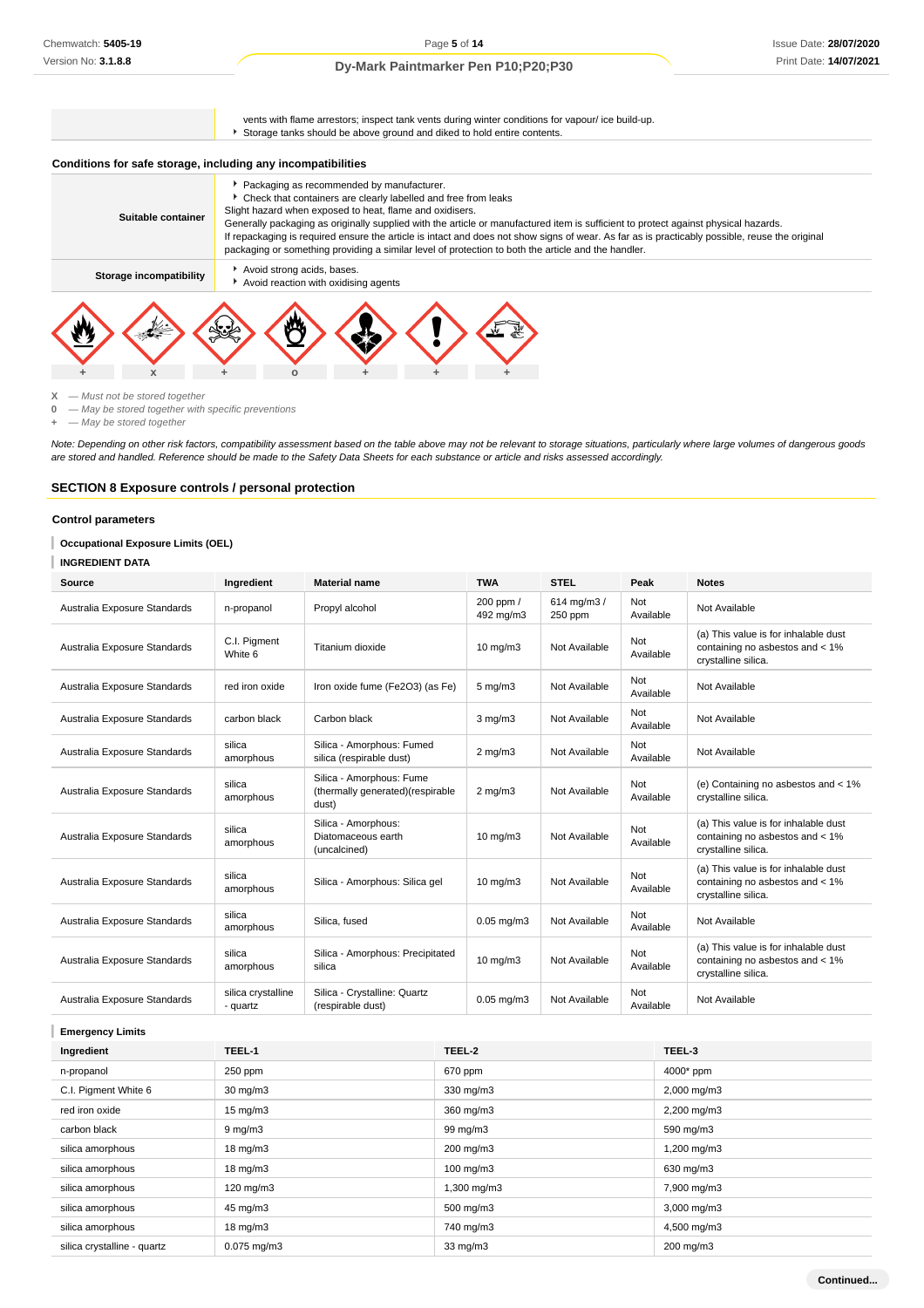| Ingredient                  | <b>Original IDLH</b>    | <b>Revised IDLH</b> |
|-----------------------------|-------------------------|---------------------|
| n-propanol                  | 800 ppm                 | Not Available       |
| C.I. Pigment White 6        | 5,000 mg/m3             | Not Available       |
| red iron oxide              | 2,500 mg/m3             | Not Available       |
| carbon black                | 1,750 mg/m3             | Not Available       |
| C.I. Pigment Blue 15        | Not Available           | Not Available       |
| silica amorphous            | $3,000 \,\mathrm{mg/m}$ | Not Available       |
| silica crystalline - quartz | 25 mg/m3 / 50 mg/m3     | Not Available       |

#### **Exposure controls**

| Appropriate engineering<br>controls | None under normal operating conditions.<br>Articles or manufactured items, in their original condition, generally don't require engineering controls during handling or in normal use.<br>Exceptions may arise following extensive use and subsequent wear, during recycling or disposal operations where substances, found in the<br>article, may be released to the environment.                                                                                                                                                                                                                                                                                                                                                                                                                                                                                                                                                                                                                                                        |
|-------------------------------------|-------------------------------------------------------------------------------------------------------------------------------------------------------------------------------------------------------------------------------------------------------------------------------------------------------------------------------------------------------------------------------------------------------------------------------------------------------------------------------------------------------------------------------------------------------------------------------------------------------------------------------------------------------------------------------------------------------------------------------------------------------------------------------------------------------------------------------------------------------------------------------------------------------------------------------------------------------------------------------------------------------------------------------------------|
| <b>Personal protection</b>          |                                                                                                                                                                                                                                                                                                                                                                                                                                                                                                                                                                                                                                                                                                                                                                                                                                                                                                                                                                                                                                           |
| Eye and face protection             | No special equipment required due to the physical form of the product.<br>Safety glasses with side shields.<br>Chemical goggles.<br>▶ Contact lenses may pose a special hazard; soft contact lenses may absorb and concentrate irritants. A written policy document, describing<br>the wearing of lenses or restrictions on use, should be created for each workplace or task. This should include a review of lens absorption<br>and adsorption for the class of chemicals in use and an account of injury experience. Medical and first-aid personnel should be trained in<br>their removal and suitable equipment should be readily available. In the event of chemical exposure, begin eye irrigation immediately and<br>remove contact lens as soon as practicable. Lens should be removed at the first signs of eye redness or irritation - lens should be removed in<br>a clean environment only after workers have washed hands thoroughly. [CDC NIOSH Current Intelligence Bulletin 59], [AS/NZS 1336 or<br>national equivalent] |
| <b>Skin protection</b>              | See Hand protection below                                                                                                                                                                                                                                                                                                                                                                                                                                                                                                                                                                                                                                                                                                                                                                                                                                                                                                                                                                                                                 |
| Hands/feet protection               | No special equipment required due to the physical form of the product.<br>* Wear chemical protective gloves, e.g. PVC.<br>• Wear safety footwear or safety gumboots, e.g. Rubber                                                                                                                                                                                                                                                                                                                                                                                                                                                                                                                                                                                                                                                                                                                                                                                                                                                          |
| <b>Body protection</b>              | See Other protection below                                                                                                                                                                                                                                                                                                                                                                                                                                                                                                                                                                                                                                                                                                                                                                                                                                                                                                                                                                                                                |
| Other protection                    | No special equipment required due to the physical form of the product.<br>• Overalls.<br>PVC Apron.<br>PVC protective suit may be required if exposure severe.<br>Eyewash unit.<br>Ensure there is ready access to a safety shower.                                                                                                                                                                                                                                                                                                                                                                                                                                                                                                                                                                                                                                                                                                                                                                                                       |

## **Recommended material(s)**

**GLOVE SELECTION INDEX**

Glove selection is based on a modified presentation of the:

 **"Forsberg Clothing Performance Index".** The effect(s) of the following substance(s) are taken into account in the **computergenerated** selection:

Dy-Mark Paintmarker Pen P10;P20;P30

| <b>Material</b>       | <b>CPI</b> |
|-----------------------|------------|
| <b>NEOPRENE</b>       | A          |
| NEOPRENE/NATURAL      | A          |
| <b>NITRILE</b>        | A          |
| NITRILE+PVC           | A          |
| <b>TEFLON</b>         | A          |
| <b>VITON</b>          | B          |
| <b>NATURAL RUBBER</b> | C          |
| NATURAL+NEOPRENE      | C          |
| <b>PVC</b>            | C          |

\* CPI - Chemwatch Performance Index

A: Best Selection

B: Satisfactory; may degrade after 4 hours continuous immersion

C: Poor to Dangerous Choice for other than short term immersion

**NOTE**: As a series of factors will influence the actual performance of the glove, a final selection must be based on detailed observation. -

\* Where the glove is to be used on a short term, casual or infrequent basis, factors such as "feel" or convenience (e.g. disposability), may dictate a choice of gloves which might otherwise be unsuitable following long-term or frequent use. A qualified practitioner should be consulted.

#### **Respiratory protection**

Type A Filter of sufficient capacity. (AS/NZS 1716 & 1715, EN 143:2000 & 149:2001, ANSI Z88 or national equivalent)

Where the concentration of gas/particulates in the breathing zone, approaches or exceeds the "Exposure Standard" (or ES), respiratory protection is required. Degree of protection varies with both face-piece and Class of filter; the nature of protection varies with Type of filter.

| <b>Required Minimum</b><br><b>Protection Factor</b> | <b>Half-Face</b><br>Respirator | <b>Full-Face</b><br>Respirator | <b>Powered Air</b><br>Respirator |
|-----------------------------------------------------|--------------------------------|--------------------------------|----------------------------------|
| up to $10 \times ES$                                | A-AUS                          |                                | A-PAPR-AUS /<br>Class 1          |
| up to $50 \times ES$                                | -                              | A-AUS / Class 1                | ٠                                |
| up to $100 \times ES$                               | -                              | $A-2$                          | A-PAPR-2 ^                       |

^ - Full-face

A(All classes) = Organic vapours, B AUS or B1 = Acid gasses, B2 = Acid gas or hydrogen cyanide(HCN), B3 = Acid gas or hydrogen cyanide(HCN), E = Sulfur dioxide(SO2), G = Agricultural chemicals, K = Ammonia(NH3), Hg = Mercury, NO = Oxides of nitrogen,  $MB =$  Methyl bromide,  $AX =$  Low boiling point organic compounds(below 65 degC)

Respiratory protection not normally required due to the physical form of the product.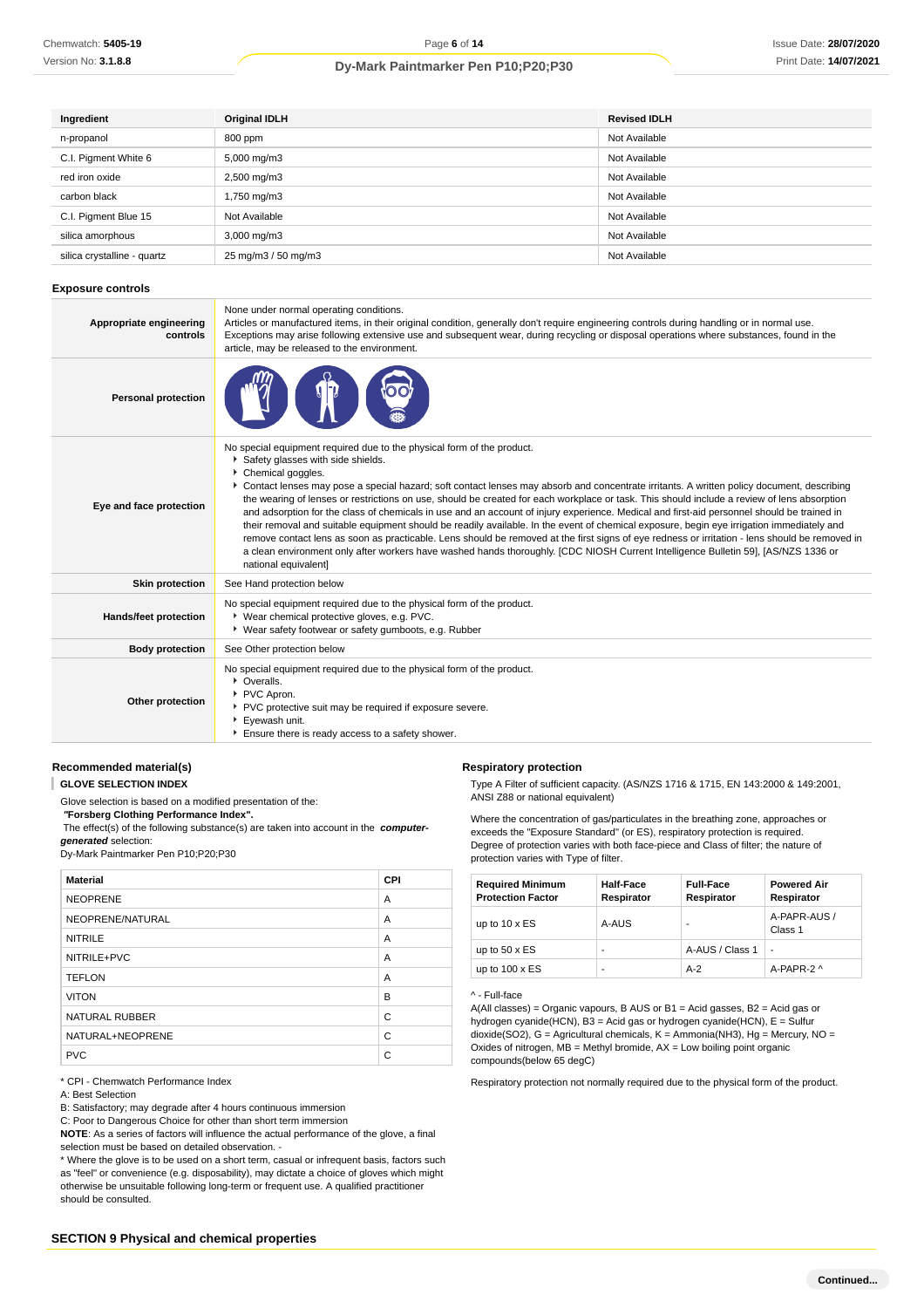# **Information on basic physical and chemical properties**

| Appearance                                      | Pens containing flammable coloured liquid (ink) with alcohol odour. |                                            |                |
|-------------------------------------------------|---------------------------------------------------------------------|--------------------------------------------|----------------|
|                                                 |                                                                     |                                            |                |
| <b>Physical state</b>                           | Manufactured                                                        | Relative density (Water = 1)               | Not Available  |
| Odour                                           | Not Available                                                       | Partition coefficient n-octanol<br>/ water | Not Available  |
| <b>Odour threshold</b>                          | Not Available                                                       | Auto-ignition temperature (°C)             | Not Available  |
| pH (as supplied)                                | Not Available                                                       | Decomposition temperature                  | Not Available  |
| Melting point / freezing point<br>(°C)          | Not Available                                                       | Viscosity (cSt)                            | Not Available  |
| Initial boiling point and boiling<br>range (°C) | *96 (liquid ink)                                                    | Molecular weight (g/mol)                   | Not Applicable |
| Flash point (°C)                                | *23 (liquid ink)                                                    | <b>Taste</b>                               | Not Available  |
| <b>Evaporation rate</b>                         | Not Available                                                       | <b>Explosive properties</b>                | Not Available  |
| Flammability                                    | Flammable.                                                          | <b>Oxidising properties</b>                | Not Available  |
| Upper Explosive Limit (%)                       | *13.5 (liquid ink)                                                  | Surface Tension (dyn/cm or<br>$mN/m$ )     | Not Applicable |
| Lower Explosive Limit (%)                       | *2.1 (liquid ink)                                                   | <b>Volatile Component (%vol)</b>           | Not Available  |
| Vapour pressure (kPa)                           | Not Available                                                       | Gas group                                  | Not Available  |
| Solubility in water                             | Not Available                                                       | pH as a solution (%)                       | Not Available  |
| Vapour density (Air = 1)                        | Not Available                                                       | VOC g/L                                    | Not Available  |

# **SECTION 10 Stability and reactivity**

| Reactivity                                 | See section 7                                                                                                                        |
|--------------------------------------------|--------------------------------------------------------------------------------------------------------------------------------------|
| <b>Chemical stability</b>                  | • Unstable in the presence of incompatible materials.<br>▶ Product is considered stable.<br>Hazardous polymerisation will not occur. |
| Possibility of hazardous<br>reactions      | See section 7                                                                                                                        |
| <b>Conditions to avoid</b>                 | See section 7                                                                                                                        |
| Incompatible materials                     | See section 7                                                                                                                        |
| <b>Hazardous decomposition</b><br>products | See section 5                                                                                                                        |

# **SECTION 11 Toxicological information**

# **Information on toxicological effects**

| Inhaled             | Not normally a hazard due to physical form of product.<br>Inhalation of vapours may cause drowsiness and dizziness. This may be accompanied by sleepiness, reduced alertness, loss of reflexes, lack of<br>co-ordination, and vertigo.<br>Inhalation of vapours or aerosols (mists, fumes), generated by the material during the course of normal handling, may be damaging to the health<br>of the individual.<br>Subjects unacclimatised to n-propanol exposure experienced mild irritation of the eyes, nose and throat at a concentration of 400 parts per<br>million.<br>Aliphatic alcohols with more than 3-carbons cause headache, dizziness, drowsiness, muscle weakness and delirium, central depression, coma,<br>seizures and behavioural changes. Secondary respiratory depression and failure, as well as low blood pressure and irregular heart rhythms, may<br>follow.<br>Inhalation hazard is increased at higher temperatures.<br>Inhalation of high concentrations of gas/vapour causes lung irritation with coughing and nausea, central nervous depression with headache and<br>dizziness, slowing of reflexes, fatigue and inco-ordination.<br>There is some evidence to suggest that the material can cause respiratory irritation in some persons. The body's response to such irritation can<br>cause further lung damage. |
|---------------------|----------------------------------------------------------------------------------------------------------------------------------------------------------------------------------------------------------------------------------------------------------------------------------------------------------------------------------------------------------------------------------------------------------------------------------------------------------------------------------------------------------------------------------------------------------------------------------------------------------------------------------------------------------------------------------------------------------------------------------------------------------------------------------------------------------------------------------------------------------------------------------------------------------------------------------------------------------------------------------------------------------------------------------------------------------------------------------------------------------------------------------------------------------------------------------------------------------------------------------------------------------------------------------------------------------------------------------------------------|
| Ingestion           | Not normally a hazard due to physical form of product.<br>Accidental ingestion of the material may be harmful; animal experiments indicate that ingestion of less than 150 gram may be fatal or may<br>produce serious damage to the health of the individual.<br>Overexposure to non-ring alcohols causes nervous system symptoms. These include headache, muscle weakness and inco-ordination,<br>giddiness, confusion, delirium and coma.<br>Swallowing of the liquid may cause aspiration into the lungs with the risk of chemical pneumonitis; serious consequences may result.<br>(ICSC13733)                                                                                                                                                                                                                                                                                                                                                                                                                                                                                                                                                                                                                                                                                                                                                |
| <b>Skin Contact</b> | Not normally a hazard due to physical form of product.<br>Repeated exposure may cause skin cracking, flaking or drying following normal handling and use.<br>Skin contact with the material may damage the health of the individual; systemic effects may result following absorption.<br>There is some evidence to suggest that the material may cause moderate inflammation of the skin either following direct contact or after a delay<br>of some time. Repeated exposure can cause contact dermatitis which is characterised by redness, swelling and blistering.<br>The calculated human skin permeability coefficient for n-propanol by the U.S. Environment Protection Agency is 1.3 x 10-3 cm/hr.<br>Most liquid alcohols appear to act as primary skin irritants in humans. Significant percutaneous absorption occurs in rabbits but not apparently in<br>man.<br>Open cuts, abraded or irritated skin should not be exposed to this material<br>Entry into the blood-stream, through, for example, cuts, abrasions or lesions, may produce systemic injury with harmful effects. Examine the skin<br>prior to the use of the material and ensure that any external damage is suitably protected.                                                                                                                                       |
| Eye                 | Not normally a hazard due to physical form of product.<br>If applied to the eyes, this material causes severe eye damage.                                                                                                                                                                                                                                                                                                                                                                                                                                                                                                                                                                                                                                                                                                                                                                                                                                                                                                                                                                                                                                                                                                                                                                                                                          |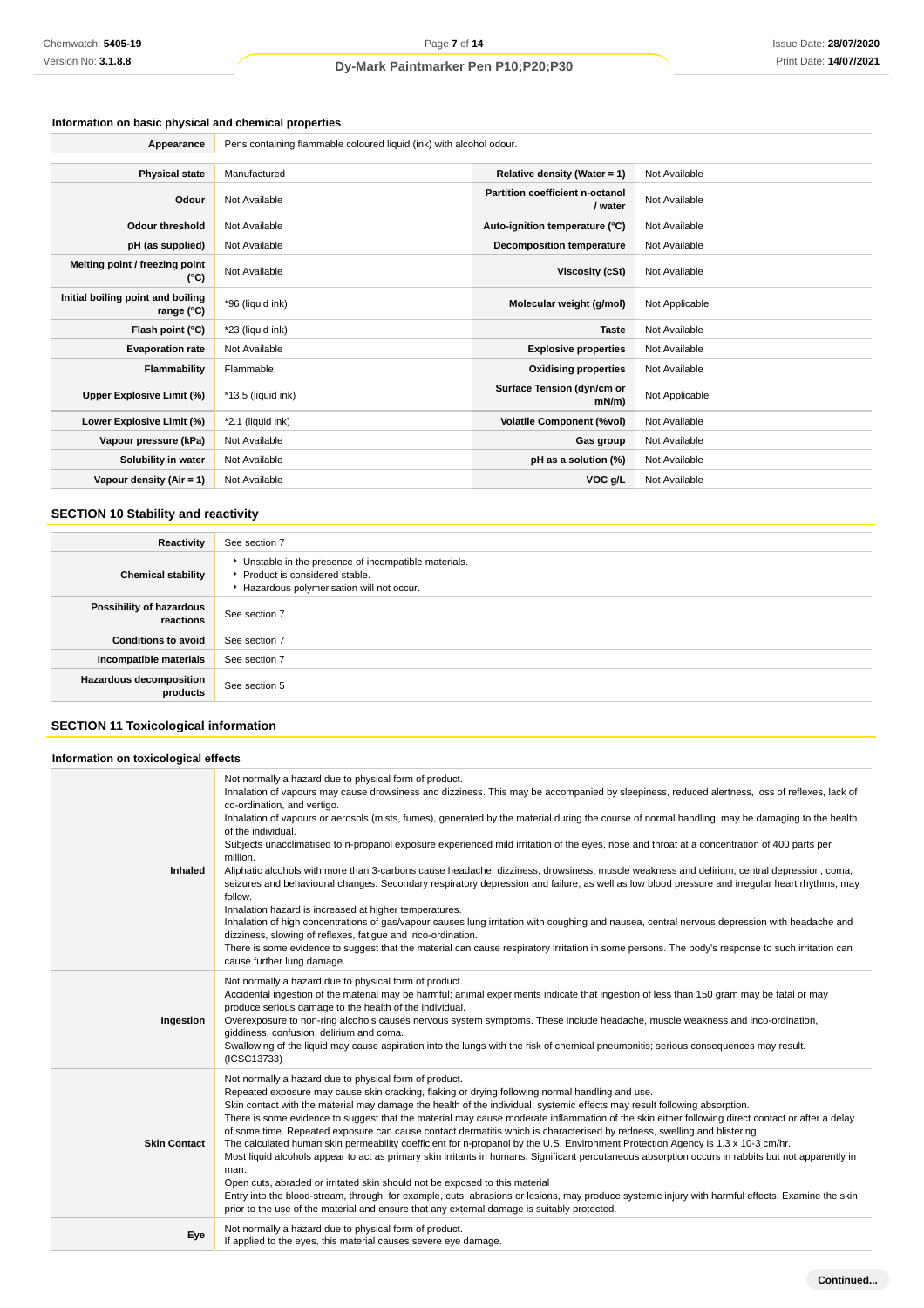| <b>Chronic</b>              | Substance accumulation, in the human body, may occur and may cause some concern following repeated or long-term occupational exposure.<br>There has been concern that this material can cause cancer or mutations, but there is not enough data to make an assessment.<br>Chronic solvent inhalation exposures may result in nervous system impairment and liver and blood changes. [PATTYS] |                                                                                                                                        |  |
|-----------------------------|----------------------------------------------------------------------------------------------------------------------------------------------------------------------------------------------------------------------------------------------------------------------------------------------------------------------------------------------------------------------------------------------|----------------------------------------------------------------------------------------------------------------------------------------|--|
|                             | <b>TOXICITY</b>                                                                                                                                                                                                                                                                                                                                                                              | <b>IRRITATION</b>                                                                                                                      |  |
| Dy-Mark Paintmarker Pen     | Dermal (None) LD50: 3787 mg/kg <sup>*[2]</sup>                                                                                                                                                                                                                                                                                                                                               | Not Available                                                                                                                          |  |
| P10;P20;P30                 | Oral (None) LD50: 1747 mg/kg <sup>*[2]</sup>                                                                                                                                                                                                                                                                                                                                                 |                                                                                                                                        |  |
|                             | <b>TOXICITY</b>                                                                                                                                                                                                                                                                                                                                                                              | <b>IRRITATION</b>                                                                                                                      |  |
|                             | Dermal (rabbit) LD50: 4032 mg/kg <sup>[1]</sup>                                                                                                                                                                                                                                                                                                                                              | Eye (rabbit): 20 mg/24h moderate                                                                                                       |  |
| n-propanol                  | Inhalation(Rat) LC50; $>33.8$ mg/l4h <sup>[1]</sup>                                                                                                                                                                                                                                                                                                                                          | Eye (rabbit): 4 mg open SEVERE                                                                                                         |  |
|                             | Oral(Rat) LD50; 1870 mg/kg[2]                                                                                                                                                                                                                                                                                                                                                                | Skin (rabbit): 20 mg/24h moderate                                                                                                      |  |
|                             |                                                                                                                                                                                                                                                                                                                                                                                              | Skin (rabbit): 500 mg open mild                                                                                                        |  |
|                             | <b>TOXICITY</b>                                                                                                                                                                                                                                                                                                                                                                              | <b>IRRITATION</b>                                                                                                                      |  |
|                             | dermal (hamster) LD50: >=10000 mg/kg <sup>[2]</sup>                                                                                                                                                                                                                                                                                                                                          | Eye: no adverse effect observed (not irritating)[1]                                                                                    |  |
| C.I. Pigment White 6        | Inhalation(Rat) LC50; >2.28 mg/l4h <sup>[1]</sup>                                                                                                                                                                                                                                                                                                                                            | Skin (rabbit)                                                                                                                          |  |
|                             | Oral(Rat) LD50; >=2000 mg/kg[1]                                                                                                                                                                                                                                                                                                                                                              | Skin: no adverse effect observed (not irritating)[1]                                                                                   |  |
|                             | <b>TOXICITY</b>                                                                                                                                                                                                                                                                                                                                                                              | <b>IRRITATION</b>                                                                                                                      |  |
| red iron oxide              | Oral(Rat) LD50; >5000 mg/kg <sup>[2]</sup>                                                                                                                                                                                                                                                                                                                                                   | Eye (rabbit): non-irritant                                                                                                             |  |
|                             |                                                                                                                                                                                                                                                                                                                                                                                              | Skin (rabbit): non-irritant 24h                                                                                                        |  |
|                             | <b>TOXICITY</b>                                                                                                                                                                                                                                                                                                                                                                              | <b>IRRITATION</b>                                                                                                                      |  |
| carbon black                | dermal (rat) LD50: >2000 mg/kg <sup>[1]</sup>                                                                                                                                                                                                                                                                                                                                                | Eye: no adverse effect observed (not irritating)[1]                                                                                    |  |
|                             | Oral(Rat) LD50; >8000 mg/kg[1]                                                                                                                                                                                                                                                                                                                                                               | Skin: no adverse effect observed (not irritating)[1]                                                                                   |  |
|                             | <b>TOXICITY</b>                                                                                                                                                                                                                                                                                                                                                                              | <b>IRRITATION</b>                                                                                                                      |  |
| C.I. Pigment Blue 15        | dermal (rat) LD50: >2000 mg/kg <sup>[1]</sup>                                                                                                                                                                                                                                                                                                                                                | Eye (human): non-irritant                                                                                                              |  |
|                             | Oral(Rat) LD50; >2000 mg/kg[1]                                                                                                                                                                                                                                                                                                                                                               | Skin (human): non-irritant                                                                                                             |  |
|                             | <b>TOXICITY</b>                                                                                                                                                                                                                                                                                                                                                                              | <b>IRRITATION</b>                                                                                                                      |  |
|                             | dermal (rat) LD50: >2000 mg/kg $[1]$                                                                                                                                                                                                                                                                                                                                                         | Eye (rabbit): non-irritating *                                                                                                         |  |
| silica amorphous            | Inhalation(Rat) LC50; $>0.139$ mg/L4h <sup>[1]</sup>                                                                                                                                                                                                                                                                                                                                         | Eye: no adverse effect observed (not irritating)[1]                                                                                    |  |
|                             | Oral(Rat) LD50; >1000 mg/kg[1]                                                                                                                                                                                                                                                                                                                                                               | Skin (rabbit): non-irritating *                                                                                                        |  |
|                             |                                                                                                                                                                                                                                                                                                                                                                                              | Skin: no adverse effect observed (not irritating)[1]                                                                                   |  |
|                             | <b>TOXICITY</b>                                                                                                                                                                                                                                                                                                                                                                              | <b>IRRITATION</b>                                                                                                                      |  |
| silica crystalline - quartz | Oral(Rat) LD50; 500 mg/kg <sup>[2]</sup>                                                                                                                                                                                                                                                                                                                                                     | Not Available                                                                                                                          |  |
| Legend:                     |                                                                                                                                                                                                                                                                                                                                                                                              | 1. Value obtained from Europe ECHA Registered Substances - Acute toxicity 2.* Value obtained from manufacturer's SDS. Unless otherwise |  |

| <b>N-PROPANOL</b>           | The material may produce severe irritation to the eye causing pronounced inflammation. Repeated or prolonged exposure to irritants may<br>produce conjunctivitis.<br>The material may cause skin irritation after prolonged or repeated exposure and may produce on contact skin redness, swelling, the production of<br>vesicles, scaling and thickening of the skin.                                                                                                                                                                                                                                                                                                                                                                                                                                                                                                                                                                                                                                                                                                                                                                                                                                                                                                                                                                                               |
|-----------------------------|----------------------------------------------------------------------------------------------------------------------------------------------------------------------------------------------------------------------------------------------------------------------------------------------------------------------------------------------------------------------------------------------------------------------------------------------------------------------------------------------------------------------------------------------------------------------------------------------------------------------------------------------------------------------------------------------------------------------------------------------------------------------------------------------------------------------------------------------------------------------------------------------------------------------------------------------------------------------------------------------------------------------------------------------------------------------------------------------------------------------------------------------------------------------------------------------------------------------------------------------------------------------------------------------------------------------------------------------------------------------|
| <b>C.I. PIGMENT WHITE 6</b> | Exposure to titanium dioxide is via inhalation, swallowing or skin contact. When inhaled, it may deposit in lung tissue and lymph nodes causing<br>dysfunction of the lungs and immune system. Absorption by the stomach and intestines depends on the size of the particle. It penetrated only the<br>outermost layer of the skin, suggesting that healthy skin may be an effective barrier. There is no substantive data on genetic damage, though<br>cases have been reported in experimental animals. Studies have differing conclusions on its cancer-causing potential.<br>Substance has been investigated as a mutagen, tumorigen and primary irritant.                                                                                                                                                                                                                                                                                                                                                                                                                                                                                                                                                                                                                                                                                                       |
| <b>CARBON BLACK</b>         | Inhalation (rat) TCLo: 50 mg/m3/6h/90D-I Nil reported No significant acute toxicological data identified in literature search.<br><b>WARNING:</b> This substance has been classified by the IARC as Group 2B: Possibly Carcinogenic to Humans.                                                                                                                                                                                                                                                                                                                                                                                                                                                                                                                                                                                                                                                                                                                                                                                                                                                                                                                                                                                                                                                                                                                       |
| <b>SILICA AMORPHOUS</b>     | Reports indicate high/prolonged exposures to amorphous silicas induced lung fibrosis in experimental animals; in some experiments these<br>effects were reversible. [PATTYS]<br>For silica amorphous:<br>Derived No Adverse Effects Level (NOAEL) in the range of 1000 mg/kg/d.<br>In humans, synthetic amorphous silica (SAS) is essentially non-toxic by mouth, skin or eyes, and by inhalation. Epidemiology studies show little<br>evidence of adverse health effects due to SAS. Repeated exposure (without personal protection) may cause mechanical irritation of the eye and<br>drying/cracking of the skin.<br>When experimental animals inhale synthetic amorphous silica (SAS) dust, it dissolves in the lung fluid and is rapidly eliminated. If swallowed, the<br>vast majority of SAS is excreted in the faeces and there is little accumulation in the body. Following absorption across the gut, SAS is eliminated<br>via urine without modification in animals and humans. SAS is not expected to be broken down (metabolised) in mammals.<br>After ingestion, there is limited accumulation of SAS in body tissues and rapid elimination occurs. Intestinal absorption has not been calculated,<br>but appears to be insignificant in animals and humans. SASs injected subcutaneously are subjected to rapid dissolution and removal. There is no |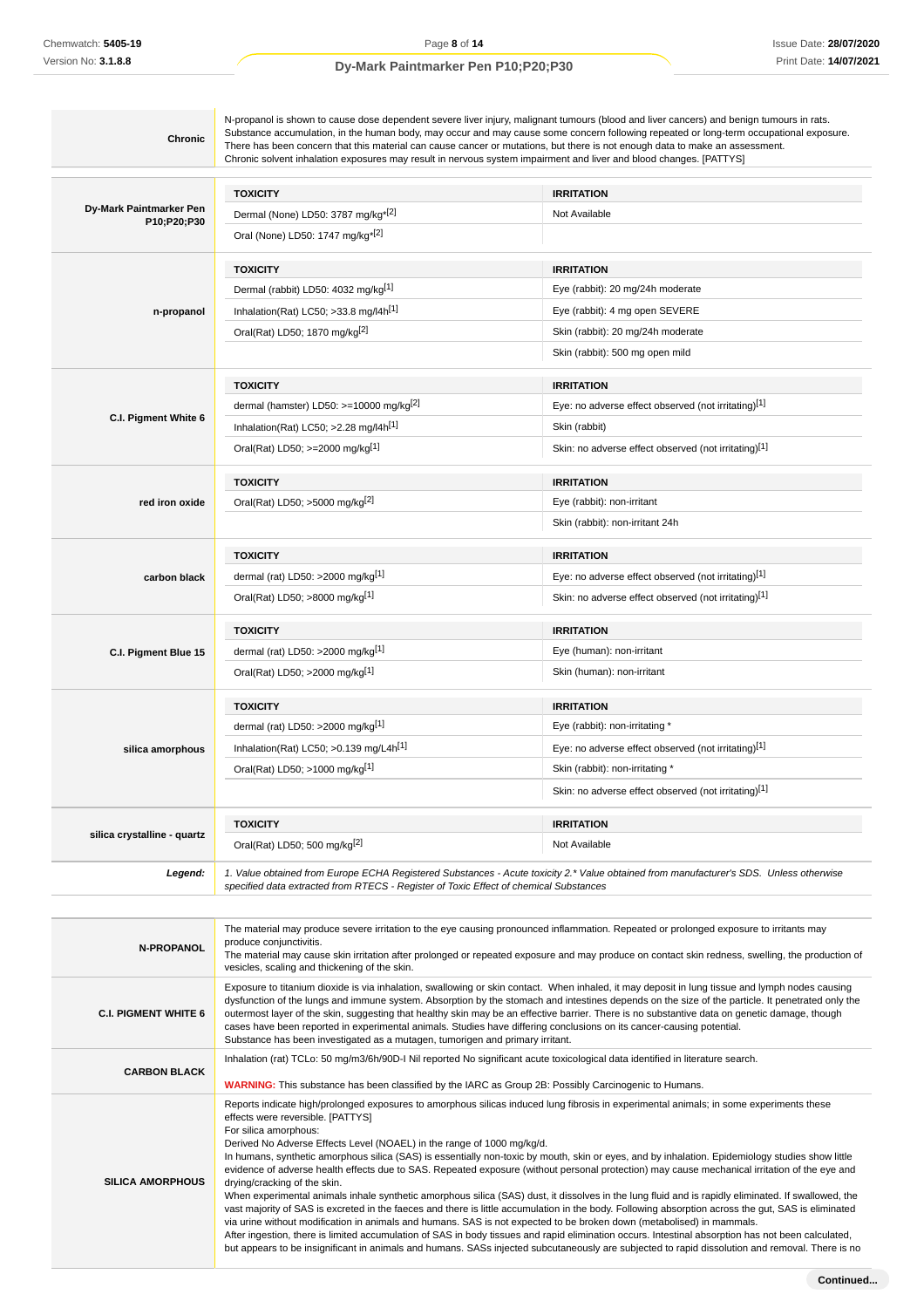| WARNING: For inhalation exposure ONLY: This substance has been classified by the IARC as Group 1: CARCINOGENIC TO HUMANS<br>The International Agency for Research on Cancer (IARC) has classified occupational exposures to respirable (<5 um) crystalline silica as being<br>carcinogenic to humans. This classification is based on what IARC considered sufficient evidence from epidemiological studies of humans for<br>the carcinogenicity of inhaled silica in the forms of quartz and cristobalite. Crystalline silica is also known to cause silicosis, a non-cancerous lung<br>SILICA CRYSTALLINE -<br>disease.<br><b>QUARTZ</b><br>Intermittent exposure produces; focal fibrosis, (pneumoconiosis), cough, dyspnoea, liver tumours.<br>* Millions of particles per cubic foot (based on impinger samples counted by light field techniques).<br>NOTE: the physical nature of quartz in the product determines whether it is likely to present a chronic health problem. To be a hazard the<br>material must enter the breathing zone as respirable particles.<br>The substance is classified by IARC as Group 3:<br><b>C.I. PIGMENT WHITE 6 &amp;</b><br>NOT classifiable as to its carcinogenicity to humans.<br><b>SILICA AMORPHOUS</b><br>Evidence of carcinogenicity may be inadequate or limited in animal testing.<br>×<br>×<br>Carcinogenicity<br><b>Acute Toxicity</b><br>×<br>×<br><b>Skin Irritation/Corrosion</b><br>Reproductivity<br>×<br>×<br><b>STOT - Single Exposure</b><br><b>Serious Eye Damage/Irritation</b><br><b>Respiratory or Skin</b><br>×<br>×<br><b>STOT - Repeated Exposure</b><br>sensitisation<br>×<br>×<br><b>Mutagenicity</b><br><b>Aspiration Hazard</b> | indication of metabolism of SAS in animals or humans based on chemical structure and available data. In contrast to crystalline silica, SAS is<br>soluble in physiological media and the soluble chemical species that are formed are eliminated via the urinary tract without modification.<br>Both the mammalian and environmental toxicology of SASs are significantly influenced by the physical and chemical properties, particularly those<br>of solubility and particle size. SAS has no acute intrinsic toxicity by inhalation. Adverse effects, including suffocation, that have been reported<br>were caused by the presence of high numbers of respirable particles generated to meet the required test atmosphere. These results are not<br>representative of exposure to commercial SASs and should not be used for human risk assessment. Though repeated exposure of the skin may<br>cause dryness and cracking, SAS is not a skin or eye irritant, and it is not a sensitiser.<br>Repeated-dose and chronic toxicity studies confirm the absence of toxicity when SAS is swallowed or upon skin contact.<br>Long-term inhalation of SAS caused some adverse effects in animals (increases in lung inflammation, cell injury and lung collagen content), all of<br>which subsided after exposure.<br>Numerous repeated-dose, subchronic and chronic inhalation toxicity studies have been conducted with SAS in a number of species, at airborne<br>concentrations ranging from 0.5 mg/m3 to 150 mg/m3. Lowest-observed adverse effect levels (LOAELs) were typically in the range of 1 to 50<br>mg/m3. When available, the no-observed adverse effect levels (NOAELs) were between 0.5 and 10 mg/m3. The difference in values may be<br>explained by different particle size, and therefore the number of particles administered per unit dose. In general, as particle size decreases so<br>does the NOAEL/LOAEL.<br>Neither inhalation nor oral administration caused neoplasms (tumours). SAS is not mutagenic in vitro. No genotoxicity was detected in in vivo<br>assays. SAS does not impair development of the foetus. Fertility was not specifically studied, but the reproductive organs in long-term studies<br>were not affected.<br>For Synthetic Amorphous Silica (SAS)<br>Repeated dose toxicity<br>Oral (rat), 2 weeks to 6 months, no significant treatment-related adverse effects at doses of up to 8% silica in the diet.<br>Inhalation (rat), 13 weeks, Lowest Observed Effect Level (LOEL) =1.3 mg/m3 based on mild reversible effects in the lungs. Inhalation (rat), 90<br>days, LOEL = $1 \text{ mg/m}$ 3 based on reversible effects in the lungs and effects in the nasal cavity.<br>For silane treated synthetic amorphous silica:<br>Repeated dose toxicity: oral (rat), 28-d, diet, no significant treatment-related adverse effects at the doses tested.<br>There is no evidence of cancer or other long-term respiratory health effects (for example, silicosis) in workers employed in the manufacture of<br>SAS. Respiratory symptoms in SAS workers have been shown to correlate with smoking but not with SAS exposure, while serial pulmonary<br>function values and chest radiographs are not adversely affected by long-term exposure to SAS. |  |  |  |
|--------------------------------------------------------------------------------------------------------------------------------------------------------------------------------------------------------------------------------------------------------------------------------------------------------------------------------------------------------------------------------------------------------------------------------------------------------------------------------------------------------------------------------------------------------------------------------------------------------------------------------------------------------------------------------------------------------------------------------------------------------------------------------------------------------------------------------------------------------------------------------------------------------------------------------------------------------------------------------------------------------------------------------------------------------------------------------------------------------------------------------------------------------------------------------------------------------------------------------------------------------------------------------------------------------------------------------------------------------------------------------------------------------------------------------------------------------------------------------------------------------------------------------------------------------------------------------------------------------------------------------------------------------------------------------------------------------|-----------------------------------------------------------------------------------------------------------------------------------------------------------------------------------------------------------------------------------------------------------------------------------------------------------------------------------------------------------------------------------------------------------------------------------------------------------------------------------------------------------------------------------------------------------------------------------------------------------------------------------------------------------------------------------------------------------------------------------------------------------------------------------------------------------------------------------------------------------------------------------------------------------------------------------------------------------------------------------------------------------------------------------------------------------------------------------------------------------------------------------------------------------------------------------------------------------------------------------------------------------------------------------------------------------------------------------------------------------------------------------------------------------------------------------------------------------------------------------------------------------------------------------------------------------------------------------------------------------------------------------------------------------------------------------------------------------------------------------------------------------------------------------------------------------------------------------------------------------------------------------------------------------------------------------------------------------------------------------------------------------------------------------------------------------------------------------------------------------------------------------------------------------------------------------------------------------------------------------------------------------------------------------------------------------------------------------------------------------------------------------------------------------------------------------------------------------------------------------------------------------------------------------------------------------------------------------------------------------------------------------------------------------------------------------------------------------------------------------------------------------------------------------------------------------------------------------------------------------------------------------------------------------------------------------------------------------------------------------------------------------------------------------------------------------------------------------------------------------------------------------------------------------------------------------------------------------------------------------------------------------------------------------------------------|--|--|--|
|                                                                                                                                                                                                                                                                                                                                                                                                                                                                                                                                                                                                                                                                                                                                                                                                                                                                                                                                                                                                                                                                                                                                                                                                                                                                                                                                                                                                                                                                                                                                                                                                                                                                                                        |                                                                                                                                                                                                                                                                                                                                                                                                                                                                                                                                                                                                                                                                                                                                                                                                                                                                                                                                                                                                                                                                                                                                                                                                                                                                                                                                                                                                                                                                                                                                                                                                                                                                                                                                                                                                                                                                                                                                                                                                                                                                                                                                                                                                                                                                                                                                                                                                                                                                                                                                                                                                                                                                                                                                                                                                                                                                                                                                                                                                                                                                                                                                                                                                                                                                                                     |  |  |  |
|                                                                                                                                                                                                                                                                                                                                                                                                                                                                                                                                                                                                                                                                                                                                                                                                                                                                                                                                                                                                                                                                                                                                                                                                                                                                                                                                                                                                                                                                                                                                                                                                                                                                                                        |                                                                                                                                                                                                                                                                                                                                                                                                                                                                                                                                                                                                                                                                                                                                                                                                                                                                                                                                                                                                                                                                                                                                                                                                                                                                                                                                                                                                                                                                                                                                                                                                                                                                                                                                                                                                                                                                                                                                                                                                                                                                                                                                                                                                                                                                                                                                                                                                                                                                                                                                                                                                                                                                                                                                                                                                                                                                                                                                                                                                                                                                                                                                                                                                                                                                                                     |  |  |  |
|                                                                                                                                                                                                                                                                                                                                                                                                                                                                                                                                                                                                                                                                                                                                                                                                                                                                                                                                                                                                                                                                                                                                                                                                                                                                                                                                                                                                                                                                                                                                                                                                                                                                                                        |                                                                                                                                                                                                                                                                                                                                                                                                                                                                                                                                                                                                                                                                                                                                                                                                                                                                                                                                                                                                                                                                                                                                                                                                                                                                                                                                                                                                                                                                                                                                                                                                                                                                                                                                                                                                                                                                                                                                                                                                                                                                                                                                                                                                                                                                                                                                                                                                                                                                                                                                                                                                                                                                                                                                                                                                                                                                                                                                                                                                                                                                                                                                                                                                                                                                                                     |  |  |  |
|                                                                                                                                                                                                                                                                                                                                                                                                                                                                                                                                                                                                                                                                                                                                                                                                                                                                                                                                                                                                                                                                                                                                                                                                                                                                                                                                                                                                                                                                                                                                                                                                                                                                                                        |                                                                                                                                                                                                                                                                                                                                                                                                                                                                                                                                                                                                                                                                                                                                                                                                                                                                                                                                                                                                                                                                                                                                                                                                                                                                                                                                                                                                                                                                                                                                                                                                                                                                                                                                                                                                                                                                                                                                                                                                                                                                                                                                                                                                                                                                                                                                                                                                                                                                                                                                                                                                                                                                                                                                                                                                                                                                                                                                                                                                                                                                                                                                                                                                                                                                                                     |  |  |  |
|                                                                                                                                                                                                                                                                                                                                                                                                                                                                                                                                                                                                                                                                                                                                                                                                                                                                                                                                                                                                                                                                                                                                                                                                                                                                                                                                                                                                                                                                                                                                                                                                                                                                                                        |                                                                                                                                                                                                                                                                                                                                                                                                                                                                                                                                                                                                                                                                                                                                                                                                                                                                                                                                                                                                                                                                                                                                                                                                                                                                                                                                                                                                                                                                                                                                                                                                                                                                                                                                                                                                                                                                                                                                                                                                                                                                                                                                                                                                                                                                                                                                                                                                                                                                                                                                                                                                                                                                                                                                                                                                                                                                                                                                                                                                                                                                                                                                                                                                                                                                                                     |  |  |  |
|                                                                                                                                                                                                                                                                                                                                                                                                                                                                                                                                                                                                                                                                                                                                                                                                                                                                                                                                                                                                                                                                                                                                                                                                                                                                                                                                                                                                                                                                                                                                                                                                                                                                                                        |                                                                                                                                                                                                                                                                                                                                                                                                                                                                                                                                                                                                                                                                                                                                                                                                                                                                                                                                                                                                                                                                                                                                                                                                                                                                                                                                                                                                                                                                                                                                                                                                                                                                                                                                                                                                                                                                                                                                                                                                                                                                                                                                                                                                                                                                                                                                                                                                                                                                                                                                                                                                                                                                                                                                                                                                                                                                                                                                                                                                                                                                                                                                                                                                                                                                                                     |  |  |  |
|                                                                                                                                                                                                                                                                                                                                                                                                                                                                                                                                                                                                                                                                                                                                                                                                                                                                                                                                                                                                                                                                                                                                                                                                                                                                                                                                                                                                                                                                                                                                                                                                                                                                                                        |                                                                                                                                                                                                                                                                                                                                                                                                                                                                                                                                                                                                                                                                                                                                                                                                                                                                                                                                                                                                                                                                                                                                                                                                                                                                                                                                                                                                                                                                                                                                                                                                                                                                                                                                                                                                                                                                                                                                                                                                                                                                                                                                                                                                                                                                                                                                                                                                                                                                                                                                                                                                                                                                                                                                                                                                                                                                                                                                                                                                                                                                                                                                                                                                                                                                                                     |  |  |  |

**Legend:**  $\mathbf{X}$  – Data either not available or does not fill the criteria for classification – Data available to make classification

# **SECTION 12 Ecological information**

# **Toxicity**

| Dy-Mark Paintmarker Pen<br>P10;P20;P30 | Endpoint         | <b>Test Duration (hr)</b> | <b>Species</b>                | Value                | <b>Source</b>    |
|----------------------------------------|------------------|---------------------------|-------------------------------|----------------------|------------------|
|                                        | Not<br>Available | Not Available             | Not Available                 | Not<br>Available     | Not<br>Available |
|                                        | Endpoint         | <b>Test Duration (hr)</b> | <b>Species</b>                | Value                | <b>Source</b>    |
|                                        | NOEC(ECx)        | 504h                      | Crustacea                     | 68.3mg/l             | $\overline{2}$   |
| n-propanol                             | <b>LC50</b>      | 96h                       | Fish                          | 3800mg/l             | $\overline{2}$   |
|                                        | <b>EC50</b>      | 48h                       | Crustacea                     | 3339-3977mg/l        | 4                |
|                                        | Endpoint         | <b>Test Duration (hr)</b> | <b>Species</b>                | Value                | Source           |
|                                        | <b>EC50</b>      | 72h                       | Algae or other aquatic plants | 3.75-7.58mg/l        | 4                |
|                                        | <b>BCF</b>       | 1008h                     | Fish                          | $< 1.1 - 9.6$        | $\overline{7}$   |
| C.I. Pigment White 6                   | <b>EC50</b>      | 48h                       | Crustacea                     | 1.9 <sub>mg</sub> /I | $\overline{2}$   |
|                                        | <b>LC50</b>      | 96h                       | Fish                          | 1.85-3.06mg/l        | 4                |
|                                        | NOEC(ECx)        | 504h                      | Crustacea                     | $0.02$ mg/l          | 4                |
|                                        | <b>EC50</b>      | 96h                       | Algae or other aquatic plants | 179.05mg/l           | $\overline{2}$   |
|                                        | Endpoint         | <b>Test Duration (hr)</b> | <b>Species</b>                | Value                | Source           |
| red iron oxide                         | <b>EC50</b>      | 72h                       | Algae or other aquatic plants | 18 <sub>m</sub> g/l  | 2                |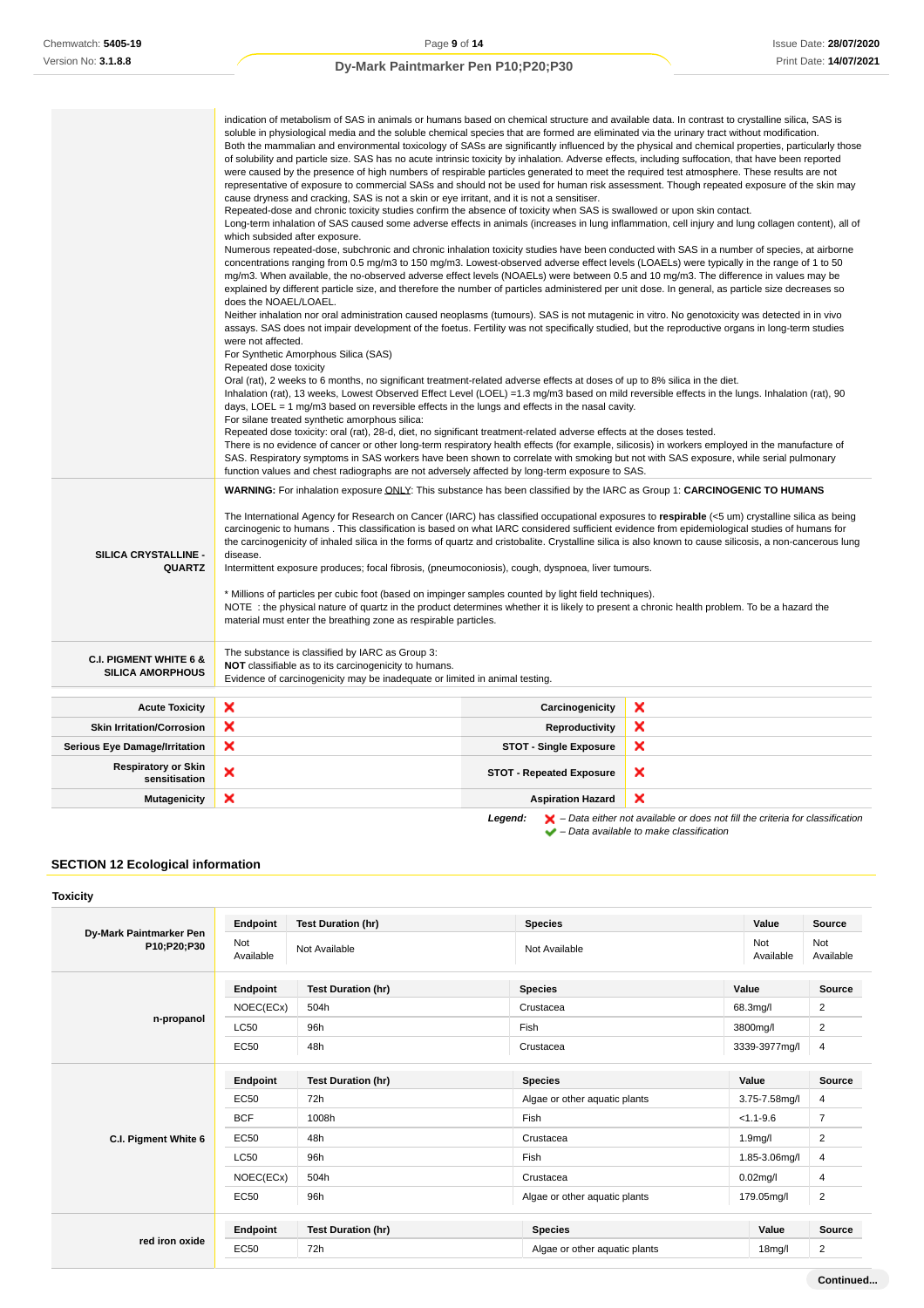|                             | <b>EC50</b>      | 48h                                                                                                                                                                                                                                                                                                                                                                                             |                               | Crustacea                     |             | $>100$ mg/l       | $\overline{2}$   |
|-----------------------------|------------------|-------------------------------------------------------------------------------------------------------------------------------------------------------------------------------------------------------------------------------------------------------------------------------------------------------------------------------------------------------------------------------------------------|-------------------------------|-------------------------------|-------------|-------------------|------------------|
|                             | <b>LC50</b>      | 96h                                                                                                                                                                                                                                                                                                                                                                                             |                               | Fish                          |             | $0.05$ mg/l       | $\overline{2}$   |
|                             | NOEC(ECx)        | 504h                                                                                                                                                                                                                                                                                                                                                                                            |                               | Fish                          |             | $0.52$ mg/l       | $\overline{2}$   |
|                             | Endpoint         | <b>Test Duration (hr)</b>                                                                                                                                                                                                                                                                                                                                                                       |                               | <b>Species</b>                | Value       |                   | Source           |
|                             | <b>EC50</b>      | 72h                                                                                                                                                                                                                                                                                                                                                                                             |                               | Algae or other aquatic plants | $>0.2$ mg/l |                   | $\overline{2}$   |
| carbon black                | <b>LC50</b>      | 96h                                                                                                                                                                                                                                                                                                                                                                                             | Fish                          |                               | $>100$ mg/l |                   | 2                |
|                             | EC50             | 48h                                                                                                                                                                                                                                                                                                                                                                                             |                               | Crustacea                     |             | 33.076-41.968mg/l | 4                |
|                             | NOEC(ECx)        | 24h                                                                                                                                                                                                                                                                                                                                                                                             |                               | Crustacea                     | 3200mg/l    |                   | $\mathbf{1}$     |
|                             | Endpoint         | <b>Test Duration (hr)</b>                                                                                                                                                                                                                                                                                                                                                                       |                               | <b>Species</b>                |             | Value             | Source           |
|                             | <b>EC50</b>      | 72h                                                                                                                                                                                                                                                                                                                                                                                             |                               | Algae or other aquatic plants |             | $>100$ mg/l       | $\overline{2}$   |
| C.I. Pigment Blue 15        | <b>BCF</b>       | 1008h                                                                                                                                                                                                                                                                                                                                                                                           |                               | Fish                          |             | $< 0.33 - 11$     | $\overline{7}$   |
|                             | <b>LC50</b>      | 96h                                                                                                                                                                                                                                                                                                                                                                                             |                               | Fish                          |             | $~16$ mg/l        | 2                |
|                             | <b>EC50</b>      | 48h                                                                                                                                                                                                                                                                                                                                                                                             | Crustacea                     |                               |             | $>100$ mg/l       | $\overline{2}$   |
|                             | NOEC(ECx)        | 504h                                                                                                                                                                                                                                                                                                                                                                                            |                               | Crustacea                     |             | $>=1$ mg/l        | $\overline{2}$   |
|                             | Endpoint         | <b>Test Duration (hr)</b>                                                                                                                                                                                                                                                                                                                                                                       |                               | <b>Species</b>                |             | Value             | <b>Source</b>    |
|                             | ECO(ECX)         | 24h                                                                                                                                                                                                                                                                                                                                                                                             | Crustacea                     |                               |             | $>=10000$ mg/l    | 1                |
|                             | <b>EC50</b>      | 72h                                                                                                                                                                                                                                                                                                                                                                                             | Algae or other aquatic plants |                               |             | 14.1mg/l          | 2                |
| silica amorphous            | <b>LC50</b>      | 96h                                                                                                                                                                                                                                                                                                                                                                                             |                               | Fish                          |             | 1033.016mg/l      | $\overline{2}$   |
|                             | <b>EC50</b>      | 48h                                                                                                                                                                                                                                                                                                                                                                                             |                               | Crustacea                     |             | $>86$ mg/l        | 2                |
|                             | <b>EC50</b>      | 96h                                                                                                                                                                                                                                                                                                                                                                                             |                               | Algae or other aquatic plants |             | 217.576mg/l       | $\overline{2}$   |
|                             | Endpoint         | <b>Test Duration (hr)</b>                                                                                                                                                                                                                                                                                                                                                                       |                               | <b>Species</b>                |             | Value             | Source           |
| silica crystalline - quartz | Not<br>Available | Not Available                                                                                                                                                                                                                                                                                                                                                                                   |                               | Not Available                 |             | Not<br>Available  | Not<br>Available |
| Legend:                     |                  | Extracted from 1. IUCLID Toxicity Data 2. Europe ECHA Registered Substances - Ecotoxicological Information - Aquatic Toxicity 3. EPIWIN Suite<br>V3.12 (QSAR) - Aquatic Toxicity Data (Estimated) 4. US EPA, Ecotox database - Aquatic Toxicity Data 5. ECETOC Aquatic Hazard Assessment<br>Data 6. NITE (Japan) - Bioconcentration Data 7. METI (Japan) - Bioconcentration Data 8. Vendor Data |                               |                               |             |                   |                  |

## **DO NOT** discharge into sewer or waterways.

# **Persistence and degradability**

| Ingredient           | Persistence: Water/Soil | Persistence: Air |
|----------------------|-------------------------|------------------|
| n-propanol           | LOW                     | LOW              |
| C.I. Pigment White 6 | <b>HIGH</b>             | <b>HIGH</b>      |
| C.I. Pigment Blue 15 | <b>HIGH</b>             | <b>HIGH</b>      |
| silica amorphous     | LOW                     | LOW              |

# **Bioaccumulative potential**

| Ingredient           | <b>Bioaccumulation</b>   |
|----------------------|--------------------------|
| n-propanol           | LOW (LogKOW = $0.25$ )   |
| C.I. Pigment White 6 | $LOW (BCF = 10)$         |
| C.I. Pigment Blue 15 | $LOW (BCF = 11)$         |
| silica amorphous     | LOW (LogKOW = $0.5294$ ) |

# **Mobility in soil**

| Ingredient           | Mobility                  |
|----------------------|---------------------------|
| n-propanol           | $HIGH (KOC = 1.325)$      |
| C.I. Pigment White 6 | LOW (KOC = $23.74$ )      |
| C.I. Pigment Blue 15 | $LOW (KOC = 10000000000)$ |
| silica amorphous     | LOW (KOC = $23.74$ )      |

# **SECTION 13 Disposal considerations**

| Waste treatment methods      |                                                                                                                                                                                                                                                                                                                                                                                                                                                                                                                     |
|------------------------------|---------------------------------------------------------------------------------------------------------------------------------------------------------------------------------------------------------------------------------------------------------------------------------------------------------------------------------------------------------------------------------------------------------------------------------------------------------------------------------------------------------------------|
| Product / Packaging disposal | Recycle wherever possible or consult manufacturer for recycling options.<br>Consult State Land Waste Management Authority for disposal.<br>DO NOT allow wash water from cleaning or process equipment to enter drains.<br>If It may be necessary to collect all wash water for treatment before disposal.<br>In all cases disposal to sewer may be subject to local laws and regulations and these should be considered first.<br>Where in doubt contact the responsible authority.<br>▶ Recycle wherever possible. |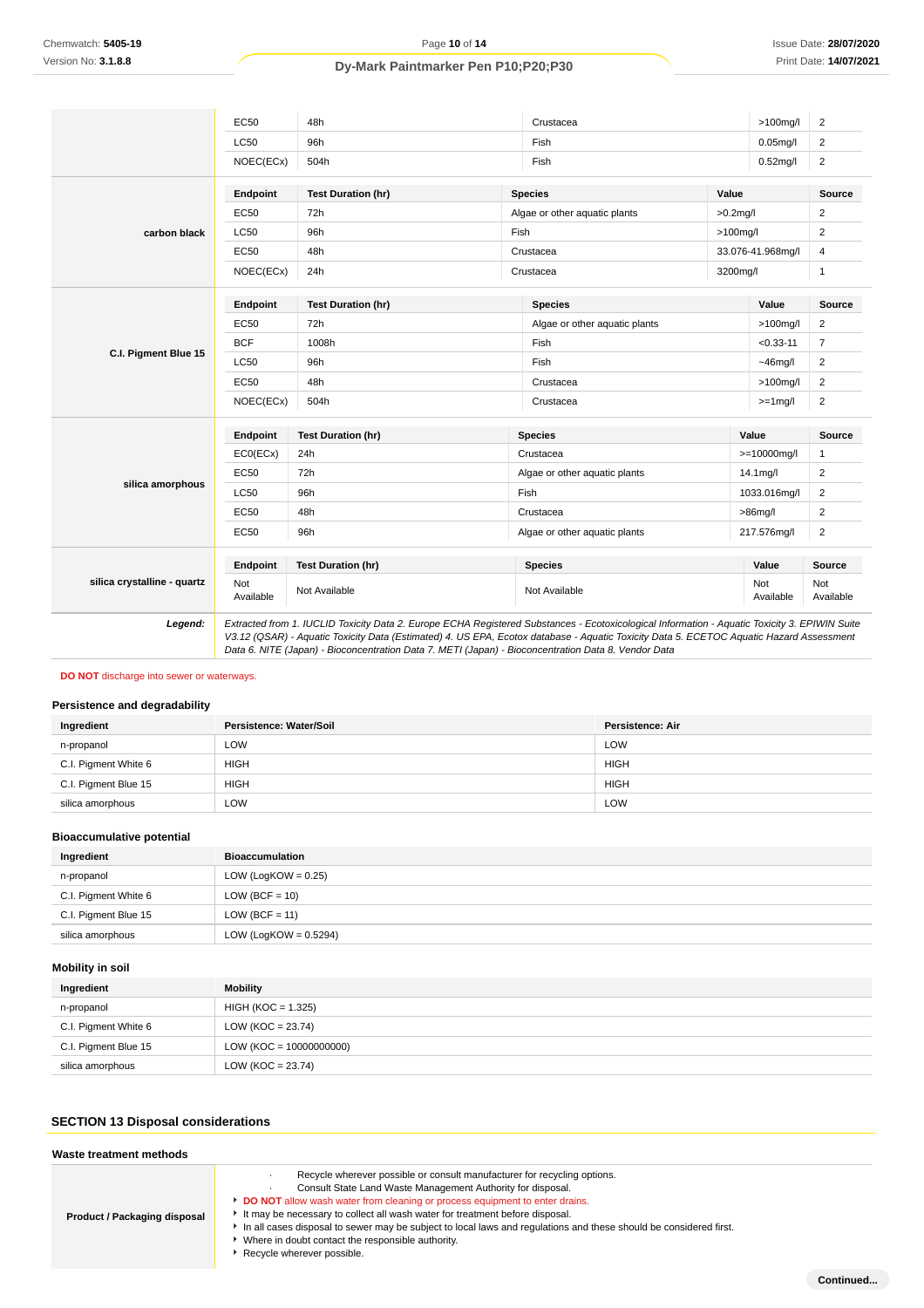Consult manufacturer for recycling options or consult local or regional waste management authority for disposal if no suitable treatment or disposal facility can be identified.

- Dispose of by: burial in a land-fill specifically licensed to accept chemical and / or pharmaceutical wastes or Incineration in a licensed
- apparatus (after admixture with suitable combustible material).
- Decontaminate empty containers. Observe all label safeguards until containers are cleaned and destroyed.

# **SECTION 14 Transport information**

# **Labels Required Marine Pollutant** NO **HAZCHEM** •3Y

## **Land transport (ADG)**

| <b>UN number</b>             | 1210                                                                                                                       |  |  |
|------------------------------|----------------------------------------------------------------------------------------------------------------------------|--|--|
| UN proper shipping name      | PRINTING INK, flammable or PRINTING INK RELATED MATERIAL (including printing ink thinning or reducing compound), flammable |  |  |
| Transport hazard class(es)   | Class<br>3<br>Subrisk<br>Not Applicable                                                                                    |  |  |
| Packing group                | $\mathbf{III}$                                                                                                             |  |  |
| <b>Environmental hazard</b>  | Not Applicable                                                                                                             |  |  |
| Special precautions for user | Special provisions<br>163 223 367<br>Limited quantity<br>5L                                                                |  |  |

## **Air transport (ICAO-IATA / DGR)**

| <b>UN number</b>             | 1210                                                                                                                                                                                                                                      |                                                                                                                         |                                                   |  |
|------------------------------|-------------------------------------------------------------------------------------------------------------------------------------------------------------------------------------------------------------------------------------------|-------------------------------------------------------------------------------------------------------------------------|---------------------------------------------------|--|
| UN proper shipping name      |                                                                                                                                                                                                                                           | Printing ink related material (including printing ink thinning or reducing compound), flammable; Printing ink flammable |                                                   |  |
| Transport hazard class(es)   | <b>ICAO/IATA Class</b><br>ICAO / IATA Subrisk<br><b>ERG Code</b>                                                                                                                                                                          | 3<br>Not Applicable<br>3L                                                                                               |                                                   |  |
| Packing group                | Ш                                                                                                                                                                                                                                         |                                                                                                                         |                                                   |  |
| <b>Environmental hazard</b>  | Not Applicable                                                                                                                                                                                                                            |                                                                                                                         |                                                   |  |
| Special precautions for user | Special provisions<br>Cargo Only Packing Instructions<br>Cargo Only Maximum Qty / Pack<br>Passenger and Cargo Packing Instructions<br>Passenger and Cargo Maximum Qty / Pack<br>Passenger and Cargo Limited Quantity Packing Instructions |                                                                                                                         | A3 A72 A192<br>366<br>220 L<br>355<br>60L<br>Y344 |  |
|                              | Passenger and Cargo Limited Maximum Qty / Pack                                                                                                                                                                                            |                                                                                                                         | 10 <sub>L</sub>                                   |  |

## **Sea transport (IMDG-Code / GGVSee)**

| UN number                    | 1210                                                                 |                                                                                                                           |  |
|------------------------------|----------------------------------------------------------------------|---------------------------------------------------------------------------------------------------------------------------|--|
| UN proper shipping name      |                                                                      | PRINTING INK flammable or PRINTING INK RELATED MATERIAL (including printing ink thinning or reducing compound), flammable |  |
| Transport hazard class(es)   | <b>IMDG Class</b><br>3<br><b>IMDG Subrisk</b>                        | Not Applicable                                                                                                            |  |
| Packing group                | Ш                                                                    |                                                                                                                           |  |
| <b>Environmental hazard</b>  | Not Applicable                                                       |                                                                                                                           |  |
| Special precautions for user | <b>EMS Number</b><br>Special provisions<br><b>Limited Quantities</b> | $F-E$ . S-D<br>163 223 367 955<br>5L                                                                                      |  |

**Transport in bulk according to Annex II of MARPOL and the IBC code** Not Applicable

## **Transport in bulk in accordance with MARPOL Annex V and the IMSBC Code**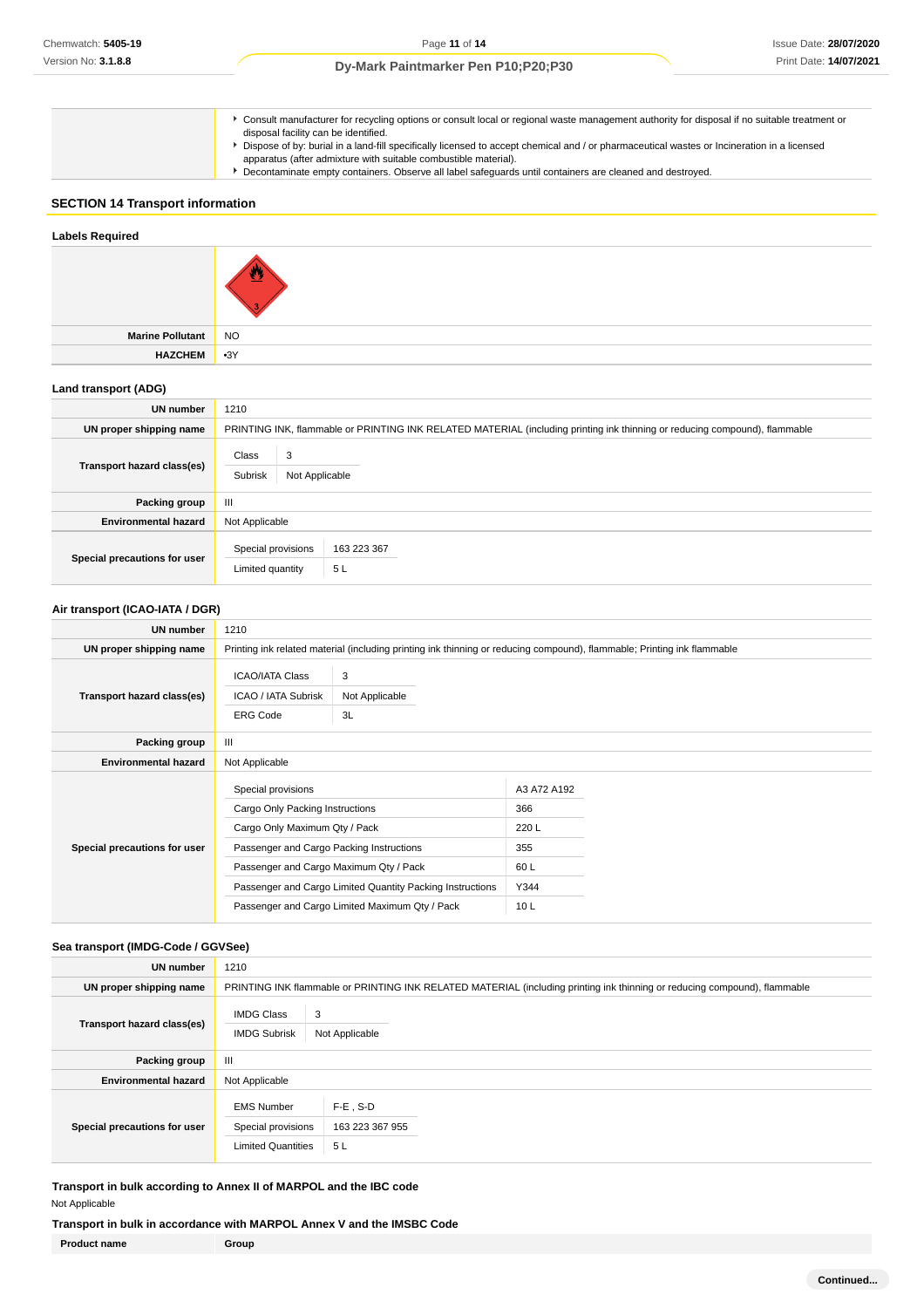| Group                           |  |
|---------------------------------|--|
| Not Available                   |  |
| Not Available                   |  |
| red iron oxide<br>Not Available |  |
| Not Available                   |  |
| Not Available                   |  |
| Not Available                   |  |
| Not Available                   |  |
|                                 |  |

# **Transport in bulk in accordance with the ICG Code**

| Not Available |
|---------------|
|               |
| Not Available |
| Not Available |
| Not Available |
| Not Available |
| Not Available |
| Not Available |
|               |

# **SECTION 15 Regulatory information**

# **Safety, health and environmental regulations / legislation specific for the substance or mixture**

|                                                                        | n-propanol is found on the following regulatory lists                                                                                                            |                                                                                                                                              |  |  |  |
|------------------------------------------------------------------------|------------------------------------------------------------------------------------------------------------------------------------------------------------------|----------------------------------------------------------------------------------------------------------------------------------------------|--|--|--|
|                                                                        | Australia Hazardous Chemical Information System (HCIS) - Hazardous Chemicals<br>Australia Standard for the Uniform Scheduling of Medicines and Poisons (SUSMP) - | Australia Standard for the Uniform Scheduling of Medicines and Poisons (SUSMP) -<br>Schedule 6                                               |  |  |  |
|                                                                        | Schedule 5                                                                                                                                                       | Australian Inventory of Industrial Chemicals (AIIC)                                                                                          |  |  |  |
|                                                                        | C.I. Pigment White 6 is found on the following regulatory lists                                                                                                  |                                                                                                                                              |  |  |  |
|                                                                        | Australian Inventory of Industrial Chemicals (AIIC)                                                                                                              | International Agency for Research on Cancer (IARC) - Agents Classified by the IARC                                                           |  |  |  |
|                                                                        | Chemical Footprint Project - Chemicals of High Concern List                                                                                                      | Monographs - Group 2B: Possibly carcinogenic to humans                                                                                       |  |  |  |
|                                                                        | International Agency for Research on Cancer (IARC) - Agents Classified by the IARC<br>Monographs                                                                 | International WHO List of Proposed Occupational Exposure Limit (OEL) Values for<br>Manufactured Nanomaterials (MNMS)                         |  |  |  |
|                                                                        | red iron oxide is found on the following regulatory lists                                                                                                        |                                                                                                                                              |  |  |  |
|                                                                        | Australia Standard for the Uniform Scheduling of Medicines and Poisons (SUSMP) -                                                                                 | Australian Inventory of Industrial Chemicals (AIIC)                                                                                          |  |  |  |
|                                                                        | Schedule 4                                                                                                                                                       | International Agency for Research on Cancer (IARC) - Agents Classified by the IARC                                                           |  |  |  |
|                                                                        | Australia Standard for the Uniform Scheduling of Medicines and Poisons (SUSMP) -<br>Schedule 5                                                                   | Monographs                                                                                                                                   |  |  |  |
|                                                                        | Australia Standard for the Uniform Scheduling of Medicines and Poisons (SUSMP) -<br>Schedule 6                                                                   |                                                                                                                                              |  |  |  |
|                                                                        | carbon black is found on the following regulatory lists                                                                                                          |                                                                                                                                              |  |  |  |
|                                                                        | Australia Hazardous Chemical Information System (HCIS) - Hazardous Chemicals                                                                                     | International Agency for Research on Cancer (IARC) - Agents Classified by the IARC                                                           |  |  |  |
|                                                                        | Australian Inventory of Industrial Chemicals (AIIC)                                                                                                              | Monographs                                                                                                                                   |  |  |  |
|                                                                        | Chemical Footprint Project - Chemicals of High Concern List                                                                                                      | International Agency for Research on Cancer (IARC) - Agents Classified by the IARC<br>Monographs - Group 2B: Possibly carcinogenic to humans |  |  |  |
|                                                                        |                                                                                                                                                                  | International WHO List of Proposed Occupational Exposure Limit (OEL) Values for<br>Manufactured Nanomaterials (MNMS)                         |  |  |  |
|                                                                        | C.I. Pigment Blue 15 is found on the following regulatory lists                                                                                                  |                                                                                                                                              |  |  |  |
|                                                                        | Australia Standard for the Uniform Scheduling of Medicines and Poisons (SUSMP) -<br>Schedule 4                                                                   | Australia Standard for the Uniform Scheduling of Medicines and Poisons (SUSMP) -<br>Schedule 6                                               |  |  |  |
|                                                                        | Australia Standard for the Uniform Scheduling of Medicines and Poisons (SUSMP) -<br>Schedule 5                                                                   | Australian Inventory of Industrial Chemicals (AIIC)                                                                                          |  |  |  |
|                                                                        | silica amorphous is found on the following regulatory lists                                                                                                      |                                                                                                                                              |  |  |  |
|                                                                        |                                                                                                                                                                  |                                                                                                                                              |  |  |  |
|                                                                        | Australia Hazardous Chemical Information System (HCIS) - Hazardous Chemicals<br>Australia Standard for the Uniform Scheduling of Medicines and Poisons (SUSMP) - | Australian Inventory of Industrial Chemicals (AIIC)<br>International Agency for Research on Cancer (IARC) - Agents Classified by the IARC    |  |  |  |
|                                                                        | Schedule 10 / Appendix C                                                                                                                                         | Monographs                                                                                                                                   |  |  |  |
|                                                                        | Australia Standard for the Uniform Scheduling of Medicines and Poisons (SUSMP) -<br>Schedule 4                                                                   | International WHO List of Proposed Occupational Exposure Limit (OEL) Values for<br>Manufactured Nanomaterials (MNMS)                         |  |  |  |
| silica crystalline - quartz is found on the following regulatory lists |                                                                                                                                                                  |                                                                                                                                              |  |  |  |
|                                                                        | Australia Hazardous Chemical Information System (HCIS) - Hazardous Chemicals                                                                                     | Chemical Footprint Project - Chemicals of High Concern List                                                                                  |  |  |  |
|                                                                        | Australia Model Work Health and Safety Regulations - Hazardous chemicals (other<br>than lead) requiring health monitoring                                        | International Agency for Research on Cancer (IARC) - Agents Classified by the IARC<br>Monographs                                             |  |  |  |
|                                                                        | Australian Inventory of Industrial Chemicals (AIIC)                                                                                                              | International Agency for Research on Cancer (IARC) - Agents Classified by the IARC<br>Monographs - Group 1: Carcinogenic to humans           |  |  |  |
|                                                                        |                                                                                                                                                                  |                                                                                                                                              |  |  |  |

# **National Inventory Status**

| <b>National Inventory</b>                          | <b>Status</b> |
|----------------------------------------------------|---------------|
| Australia - AIIC / Australia<br>Non-Industrial Use | Yes           |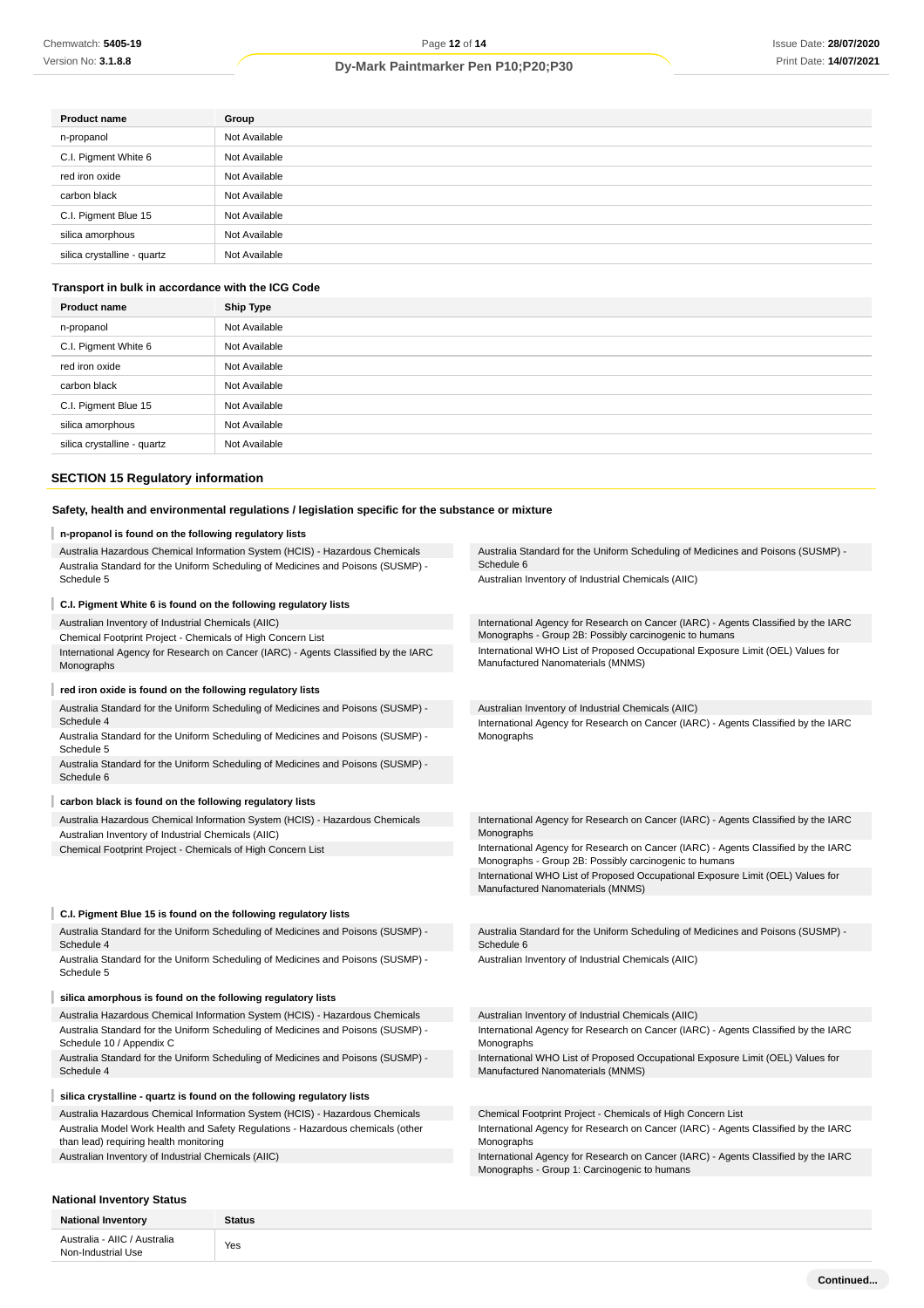| <b>National Inventory</b>            | <b>Status</b>                                                                                                                                                                                            |  |  |
|--------------------------------------|----------------------------------------------------------------------------------------------------------------------------------------------------------------------------------------------------------|--|--|
| Canada - DSL                         | Yes                                                                                                                                                                                                      |  |  |
| Canada - NDSL                        | No (n-propanol; C.I. Pigment White 6; red iron oxide; carbon black; C.I. Pigment Blue 15; silica crystalline - quartz)                                                                                   |  |  |
| China - IECSC                        | Yes                                                                                                                                                                                                      |  |  |
| Europe - EINEC / ELINCS / NLP<br>Yes |                                                                                                                                                                                                          |  |  |
| Japan - ENCS                         | Yes                                                                                                                                                                                                      |  |  |
| Korea - KECI                         | Yes                                                                                                                                                                                                      |  |  |
| New Zealand - NZIoC                  | Yes                                                                                                                                                                                                      |  |  |
| Philippines - PICCS                  | Yes                                                                                                                                                                                                      |  |  |
| USA - TSCA                           | Yes                                                                                                                                                                                                      |  |  |
| Taiwan - TCSI                        | Yes                                                                                                                                                                                                      |  |  |
| Mexico - INSQ                        | Yes                                                                                                                                                                                                      |  |  |
| Vietnam - NCI                        | Yes                                                                                                                                                                                                      |  |  |
| Russia - FBEPH                       | Yes                                                                                                                                                                                                      |  |  |
| Legend:                              | Yes = All CAS declared ingredients are on the inventory<br>No = One or more of the CAS listed ingredients are not on the inventory and are not exempt from listing(see specific ingredients in brackets) |  |  |

# **SECTION 16 Other information**

| ٦afe<br><b>Rev</b><br>'Jalu<br>.                                                                                                     | 28/0.7<br>/2020<br>.                |
|--------------------------------------------------------------------------------------------------------------------------------------|-------------------------------------|
| <b>JOHA</b><br>αц<br>the contract of the contract of the contract of the contract of the contract of the contract of the contract of | $\sim$<br>ാറാല<br><b>JEINE</b><br>. |

## **SDS Version Summary**

| Version | Date of<br>Update | <b>Sections Updated</b>                                                                                                                                                                                                                                                                                           |
|---------|-------------------|-------------------------------------------------------------------------------------------------------------------------------------------------------------------------------------------------------------------------------------------------------------------------------------------------------------------|
| 2.1.1.1 | 26/06/2020        | Appearance, Classification, Disposal, Engineering Control, Fire Fighter (fire/explosion hazard), Ingredients, Personal Protection<br>(other), Personal Protection (Respirator), Personal Protection (hands/feet), Physical Properties, Spills (major), Spills (minor),<br>Storage (suitable container), Use, Name |
| 3.1.1.1 | 28/07/2020        | Acute Health (eye), Acute Health (inhaled), Acute Health (skin), Acute Health (swallowed), Classification, First Aid (eye), First<br>Aid (inhaled), First Aid (skin), First Aid (swallowed), Use                                                                                                                  |
| 3.1.2.1 | 26/04/2021        | <b>Regulation Change</b>                                                                                                                                                                                                                                                                                          |
| 3.1.3.1 | 03/05/2021        | <b>Regulation Change</b>                                                                                                                                                                                                                                                                                          |
| 3.1.4.1 | 06/05/2021        | <b>Regulation Change</b>                                                                                                                                                                                                                                                                                          |
| 3.1.5.1 | 10/05/2021        | <b>Regulation Change</b>                                                                                                                                                                                                                                                                                          |
| 3.1.5.2 | 30/05/2021        | Template Change                                                                                                                                                                                                                                                                                                   |
| 3.1.5.3 | 04/06/2021        | Template Change                                                                                                                                                                                                                                                                                                   |
| 3.1.5.4 | 05/06/2021        | Template Change                                                                                                                                                                                                                                                                                                   |
| 3.1.6.4 | 07/06/2021        | <b>Regulation Change</b>                                                                                                                                                                                                                                                                                          |
| 3.1.6.5 | 09/06/2021        | Template Change                                                                                                                                                                                                                                                                                                   |
| 3.1.6.6 | 11/06/2021        | <b>Template Change</b>                                                                                                                                                                                                                                                                                            |
| 3.1.6.7 | 15/06/2021        | <b>Template Change</b>                                                                                                                                                                                                                                                                                            |
| 3.1.7.7 | 17/06/2021        | <b>Regulation Change</b>                                                                                                                                                                                                                                                                                          |
| 3.1.8.7 | 21/06/2021        | <b>Regulation Change</b>                                                                                                                                                                                                                                                                                          |
| 3.1.8.8 | 05/07/2021        | <b>Template Change</b>                                                                                                                                                                                                                                                                                            |

#### **Other information**

Classification of the preparation and its individual components has drawn on official and authoritative sources as well as independent review by the Chemwatch Classification committee using available literature references.

The SDS is a Hazard Communication tool and should be used to assist in the Risk Assessment. Many factors determine whether the reported Hazards are Risks in the workplace or other settings. Risks may be determined by reference to Exposures Scenarios. Scale of use, frequency of use and current or available engineering controls must be considered.

#### **Definitions and abbreviations**

- PC-TWA: Permissible Concentration-Time Weighted Average PC-STEL: Permissible Concentration-Short Term Exposure Limit IARC: International Agency for Research on Cancer ACGIH: American Conference of Governmental Industrial Hygienists STEL: Short Term Exposure Limit TEEL: Temporary Emergency Exposure Limit。 IDLH: Immediately Dangerous to Life or Health Concentrations ES: Exposure Standard OSF: Odour Safety Factor NOAEL :No Observed Adverse Effect Level LOAEL: Lowest Observed Adverse Effect Level TLV: Threshold Limit Value LOD: Limit Of Detection OTV: Odour Threshold Value BCF: BioConcentration Factors
- BEI: Biological Exposure Index